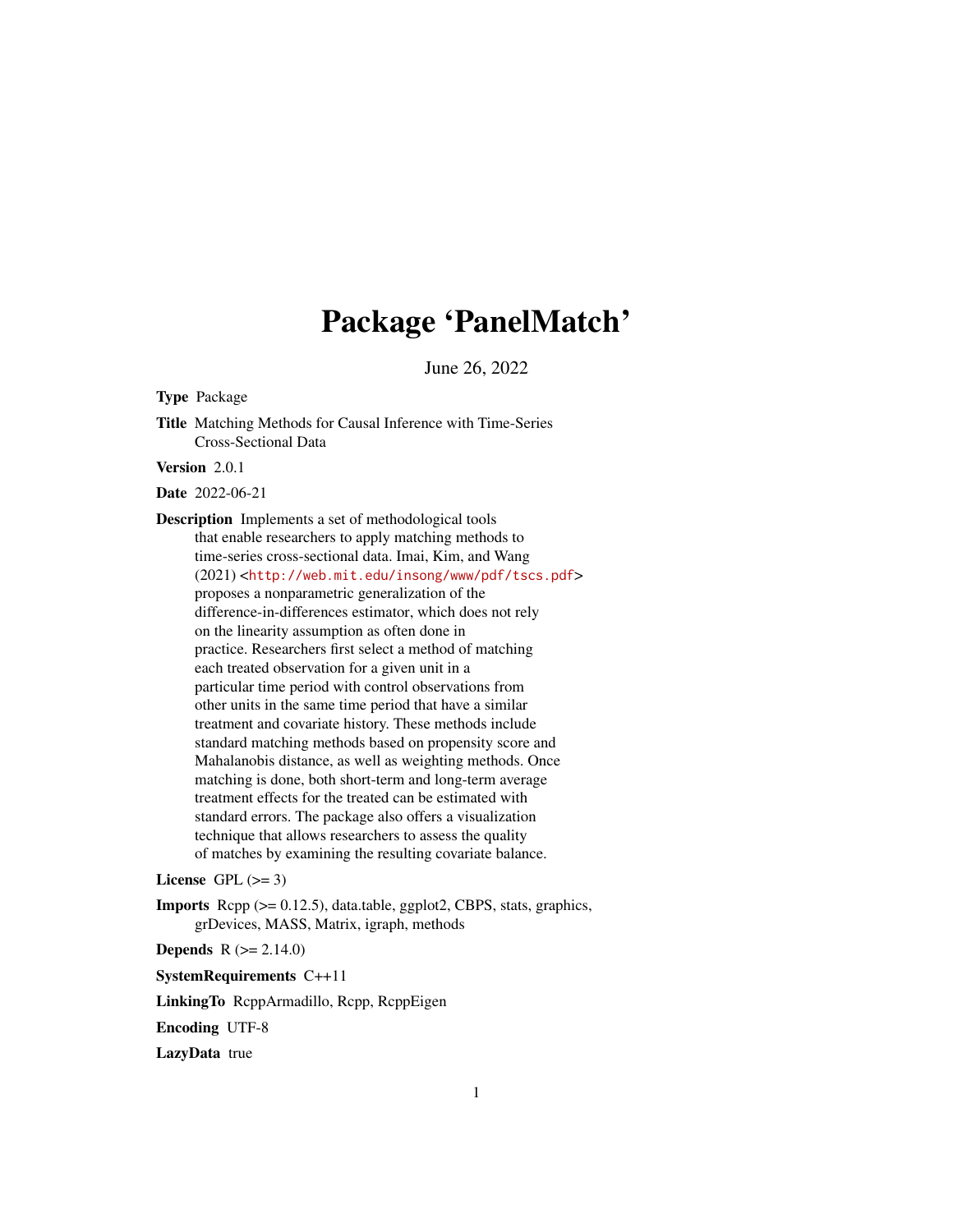#### BugReports <https://github.com/insongkim/PanelMatch/issues>

RoxygenNote 7.1.2

**Suggests** knitr, rmarkdown, test that  $(>= 2.1.0)$ 

VignetteBuilder knitr

NeedsCompilation yes

Author In Song Kim [aut, cre], Adam Rauh [aut], Erik Wang [aut], Kosuke Imai [aut]

Maintainer In Song Kim <insong@mit.edu>

Repository CRAN

Date/Publication 2022-06-26 21:30:07 UTC

## R topics documented:

|       | - 6 |
|-------|-----|
|       |     |
|       |     |
|       |     |
|       |     |
|       |     |
|       |     |
|       |     |
|       |     |
|       |     |
|       |     |
|       |     |
| Index | 25  |

PanelMatch-package *Matching Methods for Causal Inference with Time-Series Cross-Sectional Data*

#### Description

Implements a set of methodological tools that enable researchers to apply matching methods to time-series cross-sectional data. Imai, Kim, and Wang (2021) proposes a nonparametric generalization of the difference-in-differences estimator, which does not rely on the linearity assumption as often done in practice. Researchers first select a method of matching each treated observation for a given unit in a particular time period with control observations from other units in the same time

<span id="page-1-0"></span>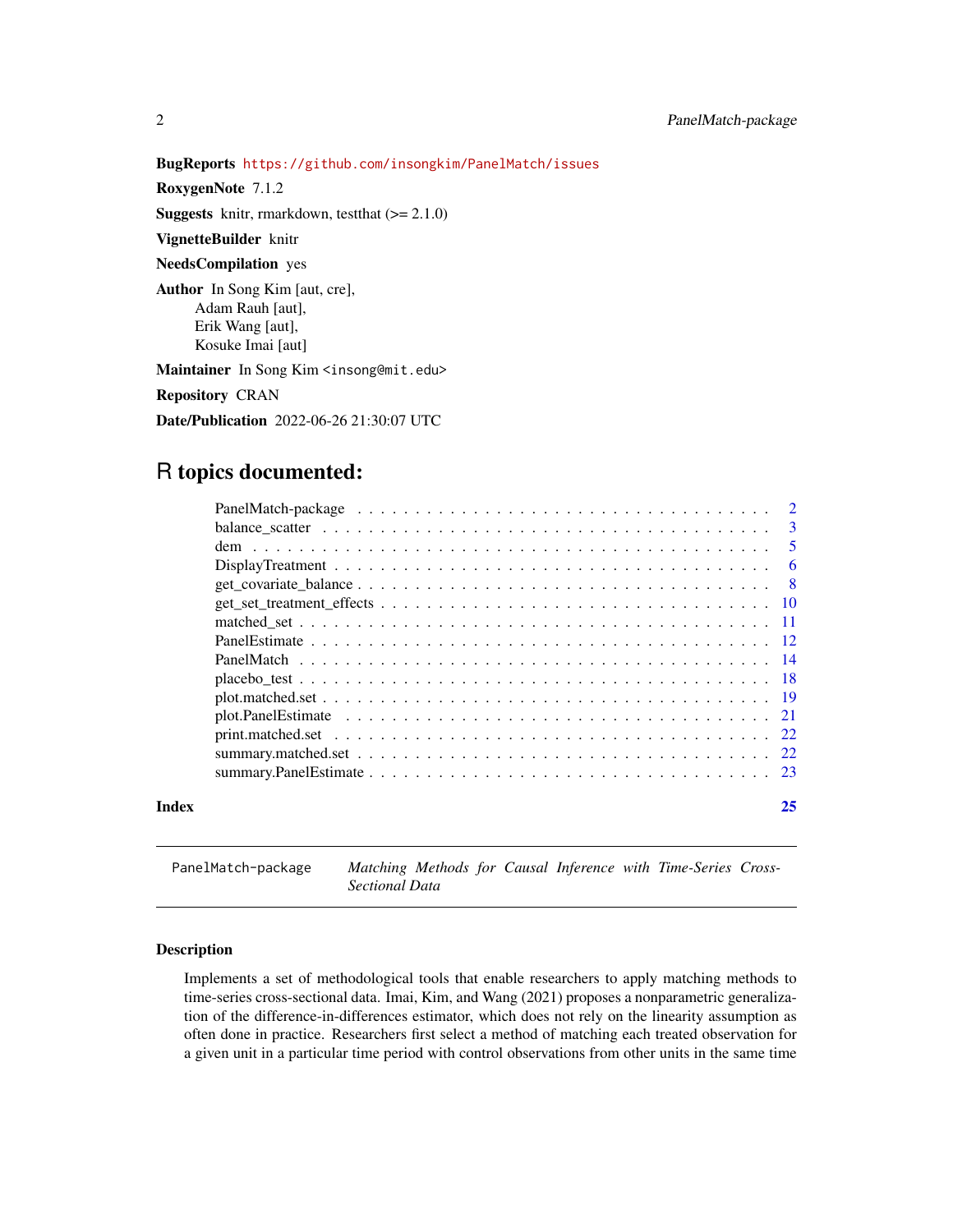#### <span id="page-2-0"></span>balance\_scatter 3

period that have a similar treatment and covariate history. These methods include standard matching methods based on propensity score and Mahalanobis distance, as well as weighting methods. Once matching is done, both short-term and long-term average treatment effects for the treated can be estimated with standard errors. The package also offers a visualization technique that allows researchers to assess the quality of matches by examining the resulting covariate balance.

#### Details

| PanelMatch |
|------------|
| Package    |
| $2.0.0-$   |
| 2021-09-02 |
| $GPL (=3)$ |
|            |

#### Author(s)

In Song Kim <insong@mit.edu>, Erik Wang <haixiao@Princeton.edu>, Adam Rauh <amrauh@umich.edu>, and Kosuke Imai <imai@harvard.edu>

Maintainer: In Song Kim <insong@mit.edu>

#### References

Imai, Kosuke, In Song Kim and Erik Wang. (2021)

balance\_scatter *balance\_scatter*

#### Description

Visualizing the standardized mean differences for covariates via a scatter plot.

#### Usage

```
balance_scatter(
 matched_set_list,
 xlim = c(0, 0.8),ylim = c(0, 0.8),main = "Standardized Mean Difference of Covariates",
 pchs = c(2, 3),covariates,
 data,
 x.axis.label = "Before refinement",
 y.axis.label = "After refinement",
  ...
)
```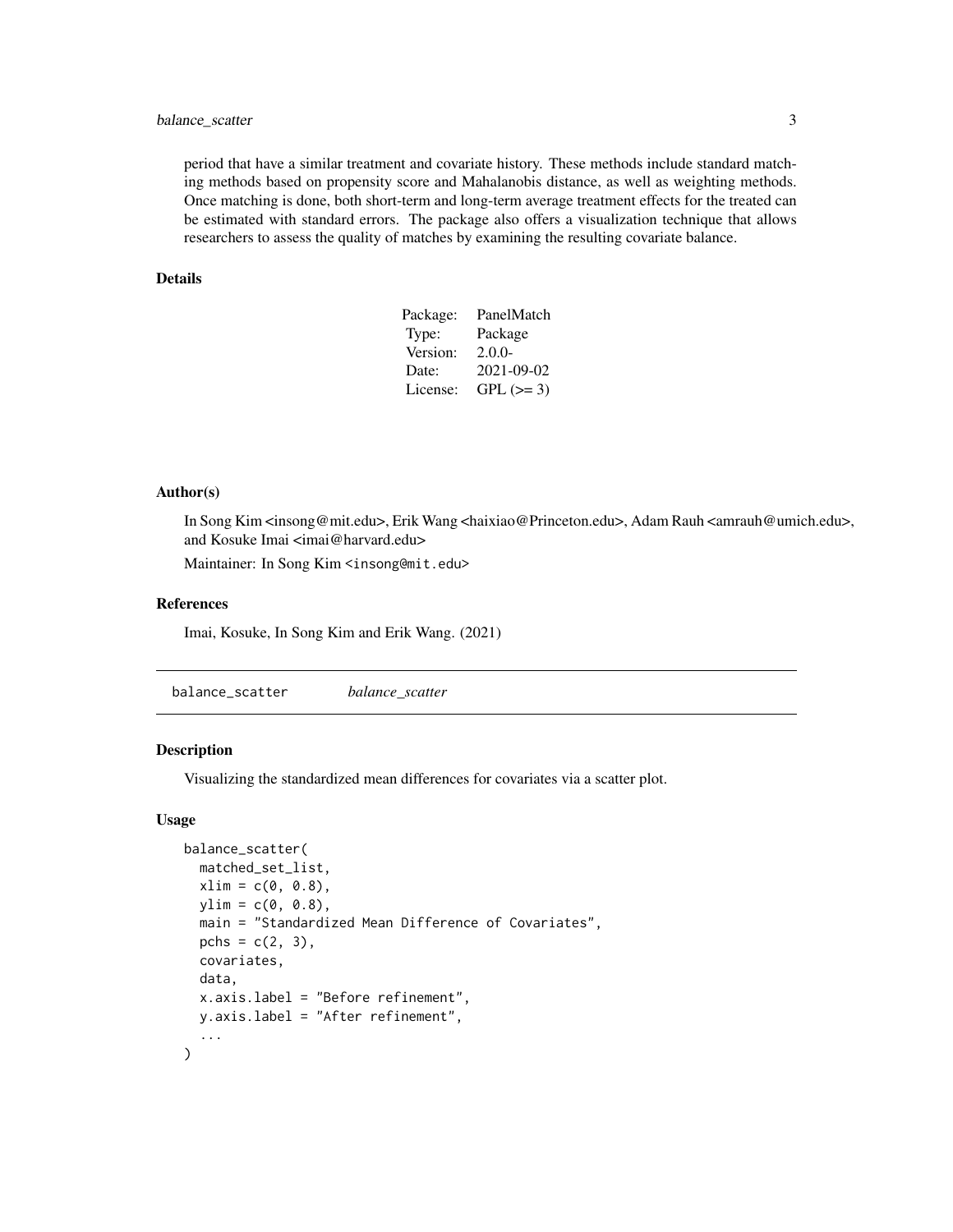#### **Arguments**

| matched_set_list |                                                                                                                                                                                           |
|------------------|-------------------------------------------------------------------------------------------------------------------------------------------------------------------------------------------|
|                  | a list of one or more matched. set objects                                                                                                                                                |
| xlim             | xlim of the scatter plot. This is the same as the xlim argument in plot                                                                                                                   |
| ylim             | ylim of the scatter plot. This is the same as the ylim argument in plot                                                                                                                   |
| main             | title of the scatter plot. This is the same as the main argument in plot.                                                                                                                 |
| pchs             | one or more pch indicators for the symbols on the scatter plot. You should<br>specify a phc symbol for each matched.set you specify in matched_set_list. See<br>plot for more information |
| covariates       | variables for which balance is displayed                                                                                                                                                  |
| data             | the same time series cross sectional data set used to create the matched sets.                                                                                                            |
| x.axis.label     | x axis label                                                                                                                                                                              |
| y.axis.label     | y axis label                                                                                                                                                                              |
| $\cdots$         | optional arguments to be passed to plot                                                                                                                                                   |

#### Details

balance\_scatter visualizes the standardized mean differences for each covariate. Although users can use the scatter plot in a variety of ways, it is recommended that the x-axis refers to balance for covariates before refinement, and y-axis refers to balance after refinement. Users can utilize parameters powered by plot in base R to further customize the figure.

#### Author(s)

In Song Kim <insong@mit.edu>, Erik Wang <haixiao@Princeton.edu>, Adam Rauh <amrauh@umich.edu>, and Kosuke Imai <imai@harvard.edu>

```
# get a matched set without refinement
sets0 <- PanelMatch(lag = 4, time.id = "year", unit.id = "wbcode2",
                    treatment = "dem", refinement.method = "none",
                    data = dem, match.missing = FALSE,
                    covs.formula = \sim I(lag(y, 1:4)) + I(lag(tradewb, 1:4)),
                    size.match = 5, goi = "att",
                    outcome.var = "y",
                    lead = 0:4, forbid.treatment.reversal = FALSE)
# get a matched set with refinement using CBPS.match, setting the
# size of matched set to 5
sets1 <- PanelMatch(lag = 4, time.id = "year", unit.id = "wbcode2",
                    treatment = "dem", refinement.method = "mahalanobis",
                    data = dem, match.missing = FALSE,covs.formula = \sim I(lag(y, 1:4)) + I(lag(tradewb, 1:4)),
                    size.match = 5, qoi = "att",
                    outcome.var = "y",
                    lead = 0:4, forbid.treatment.reversal = FALSE)
```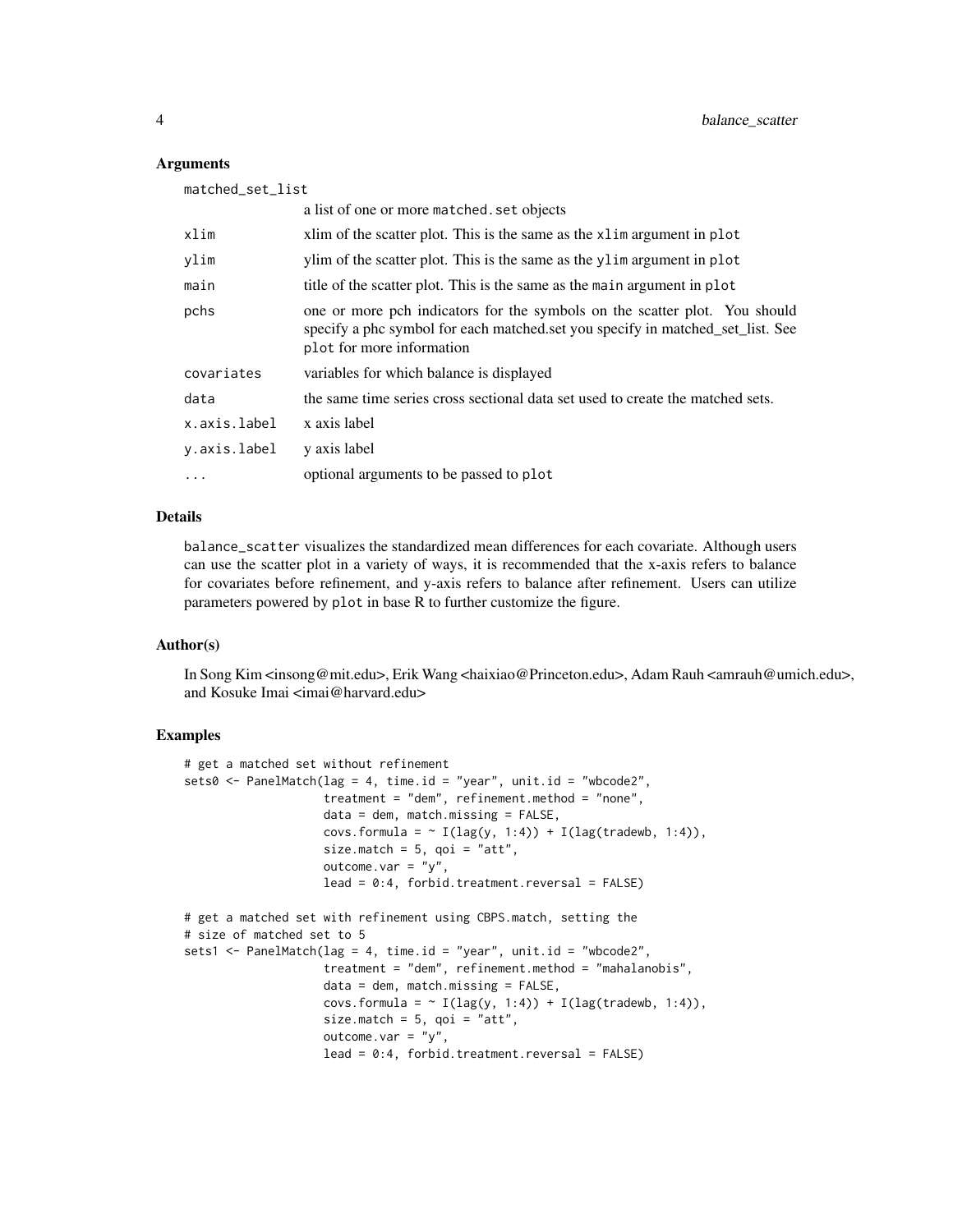```
# get another matched set with refinement using CBPS.weight
sets2 <- PanelMatch(lag = 4, time.id = "year", unit.id = "wbcode2",
                    treatment = "dem", refinement.method = "ps.weight",
                    data = dem, match.missing = FALSE,
                    covs.formula = \sim I(lag(y, 1:4)) + I(lag(tradewb, 1:4)),
                    size.match = 10, qoi = "att",
                    outcome.var = "y",
                    lead = 0:4, forbid.treatment.reversal = FALSE)
# use the function to produce the scatter plot
balance_scatter(non_refined_set = sets0$att,
              matched_set_list = list(sets1$att, sets2$att),
              data = dem,covariates = c("y", "tradewb")# add legend
legend(x = 0, y = 0.8,legend = c("mahalanobis",
           "PS weighting"),
y.intersp = 0.65,
x.intersp = 0.3,
xjust = 0,pch = c(1, 3), pt. cex = 1,bty = "n", ncol = 1, cex = 1, bg = "white")
```
dem *County-level Democracy indicator*

#### Description

A dataset containing the democracy indicator for 184 countries from 1960 to 2010

#### Format

A dataframe containing 9384 rows and 3 variables

#### Details

- wbcode2. World Bank country ID
- year. year (1960–2010)
- dem. binary indicator of democracy as defined in Acemoglu et al.
- y log of GDP per capita in 2000 constant dollars (multiplied by 100)
- tradewb Exports plus Imports as a share of GDP from World Bank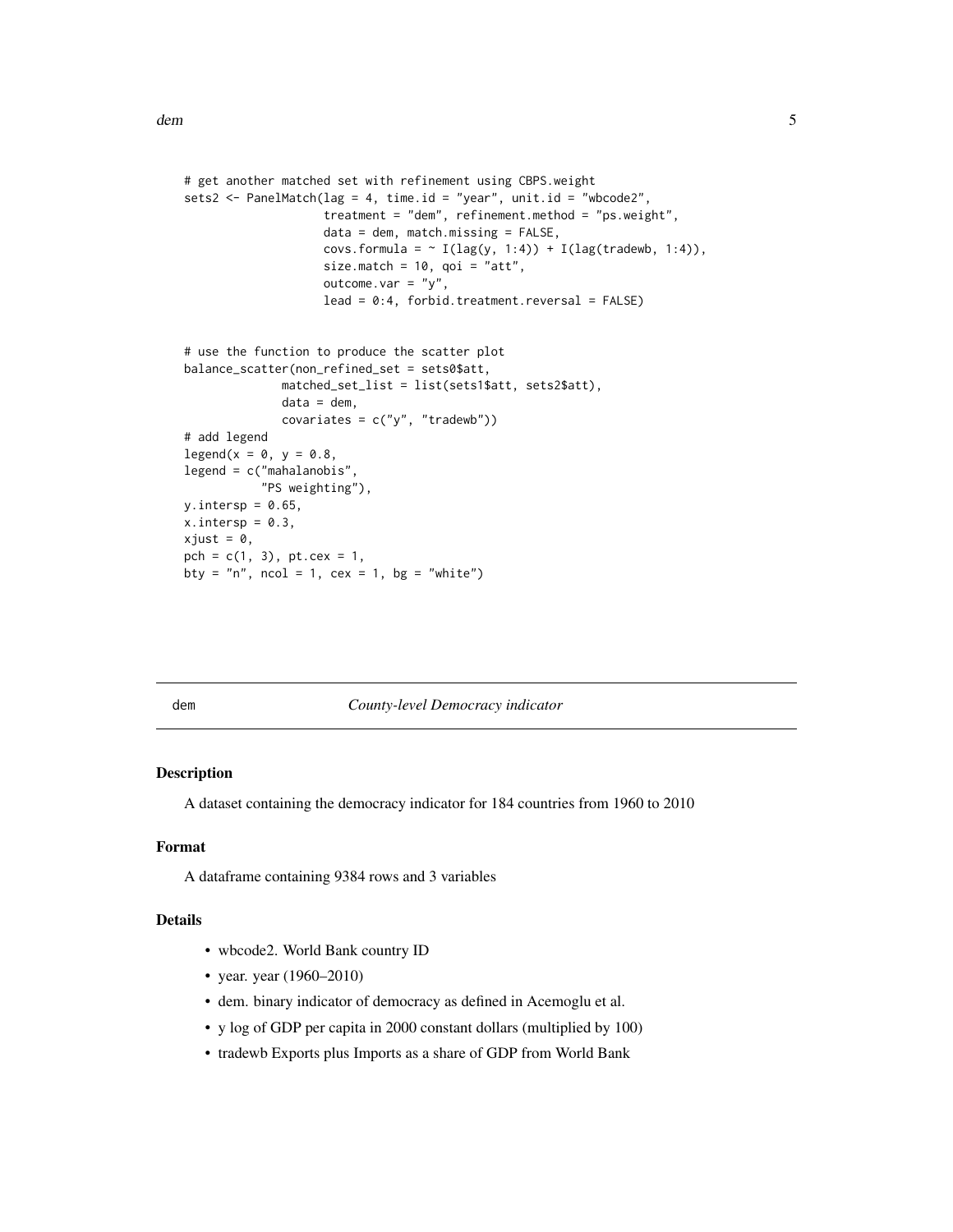#### <span id="page-5-0"></span>Source

Acemoglu, Daron, Suresh Naidu, Pascual Restrepo, and James A Robinson. "Democracy does cause growth." Journal of Political Economy.

DisplayTreatment *DisplayTreatment*

#### Description

DisplayTreatment visualizes the treatment distribution across units and time in a panel dataset

#### Usage

```
DisplayTreatment(
  unit.id,
  time.id,
  treatment,
  data,
  color.of.treated = "red",
  color.of.untreated = "blue",
  title = "Treatment Distribution \n Across Units and Time",
  xlab = "Time",ylab = "Unit",
  x.size = NULL,y.size = NULL,
  legend.position = "none",
  x.angle = NULL,
  y.angle = NULL,
  legend.labels = c("not treated", "treated"),
  decreasing = FALSE,
  matched.set = NULL,
  show.set.only = FALSE,
  hide.x.tick.label = FALSE,
  hide.y.tick.label = FALSE,
  gradient.weights = FALSE,
  dense.plot = FALSE
```
#### )

#### Arguments

| unit.id   | Name of the unit identifier variable as a character string                                                                                                                                                                |
|-----------|---------------------------------------------------------------------------------------------------------------------------------------------------------------------------------------------------------------------------|
| time.id   | Name of the time identifier variable as a character string                                                                                                                                                                |
| treatment | Name of the treatment variable as a character string                                                                                                                                                                      |
| data      | data. frame that contains the time series cross sectional data used for matching<br>and estimation. Unit and time data must be integers. Time data must also be<br>formatted as sequential integers that increase by one. |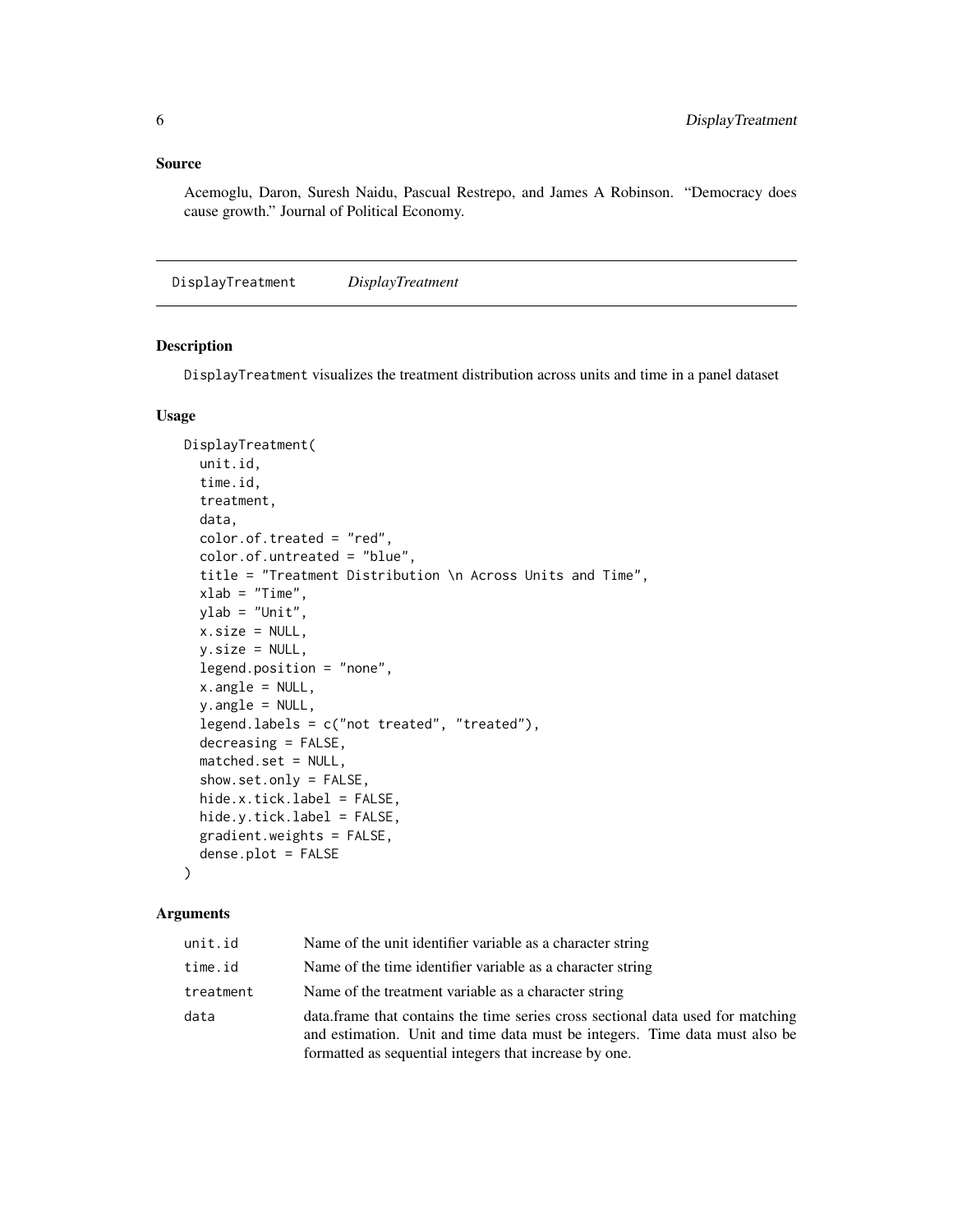| color.of.treated   |                                                                                                                                                                                                                                                                                                                                                |  |
|--------------------|------------------------------------------------------------------------------------------------------------------------------------------------------------------------------------------------------------------------------------------------------------------------------------------------------------------------------------------------|--|
|                    | Color of the treated observations provided as a character string (this includes<br>hex values). Default is red.                                                                                                                                                                                                                                |  |
| color.of.untreated |                                                                                                                                                                                                                                                                                                                                                |  |
|                    | Color of the untreated observations provided as a character string (this includes<br>hex values). Default is blue.                                                                                                                                                                                                                             |  |
| title              | Title of the plot provided as character string                                                                                                                                                                                                                                                                                                 |  |
| xlab               | Character label of the x-axis                                                                                                                                                                                                                                                                                                                  |  |
| ylab               | Character label of the y-axis                                                                                                                                                                                                                                                                                                                  |  |
| x.size             | Numeric size of the text for xlab or x axis tick labels. Assign $x.size = NULL$ to<br>use built in ggplot2 method of determining label size. When the length of the<br>time period is long, consider setting to NULL and adjusting size and ratio of the<br>plot.                                                                              |  |
| y.size             | Numeric size of the text for ylab or y axis tick labels. Assign y.size $=$ NULL to<br>use built in ggplot2 method of determining label size. When the number of units<br>is large, consider setting to NULL and adjusting size and ratio of the plot.                                                                                          |  |
| legend.position    |                                                                                                                                                                                                                                                                                                                                                |  |
|                    | Position of the legend. Provide this according to ggplot2 standards.                                                                                                                                                                                                                                                                           |  |
| x.angle            | Angle (in degrees) of the tick labels for x-axis                                                                                                                                                                                                                                                                                               |  |
| y.angle            | Angle (in degrees) of the tick labels for y-axis                                                                                                                                                                                                                                                                                               |  |
| legend.labels      | Character vector of length two describing the labels of the legend to be shown<br>in the plot. ggplot2 standards are used.                                                                                                                                                                                                                     |  |
| decreasing         | Logical. Determines if display order should be increasing or decreasing by the<br>amount of treatment received. Default is decreasing = FALSE.                                                                                                                                                                                                 |  |
| matched.set        | a matched.set object (optional) containing a single treated unit and a set of<br>matched controls. If provided, this set will be highlighted on the resulting plot.                                                                                                                                                                            |  |
| show.set.only      | logical. If TRUE, only the treated unit and control units contained in the pro-<br>vided matched. set object will be shown on the plot. Default is FALSE. If no<br>matched. set is provided, then this argument will have no effect.                                                                                                           |  |
| hide.x.tick.label  |                                                                                                                                                                                                                                                                                                                                                |  |
|                    | logical. If TRUE, x axis tick labels are not shown. Default is FALSE.                                                                                                                                                                                                                                                                          |  |
| hide.y.tick.label  |                                                                                                                                                                                                                                                                                                                                                |  |
| gradient.weights   | logical. If TRUE, y axis tick labels are not shown. Default is FALSE.                                                                                                                                                                                                                                                                          |  |
|                    | logical. If TRUE, the "darkness"/shade of units in the provided matched.set<br>object will be displayed according to their weight. Control units with higher<br>weights will appear darker on the resulting plot. Control units with lower weights<br>will appear lighter. This argument has no effect unless a matched. set is pro-<br>vided. |  |
| dense.plot         | logical. if TRUE, lines between tiles are removed on resulting plot. This is<br>useful for producing more readable plots in situations where the number of units<br>and/or time periods is very high.                                                                                                                                          |  |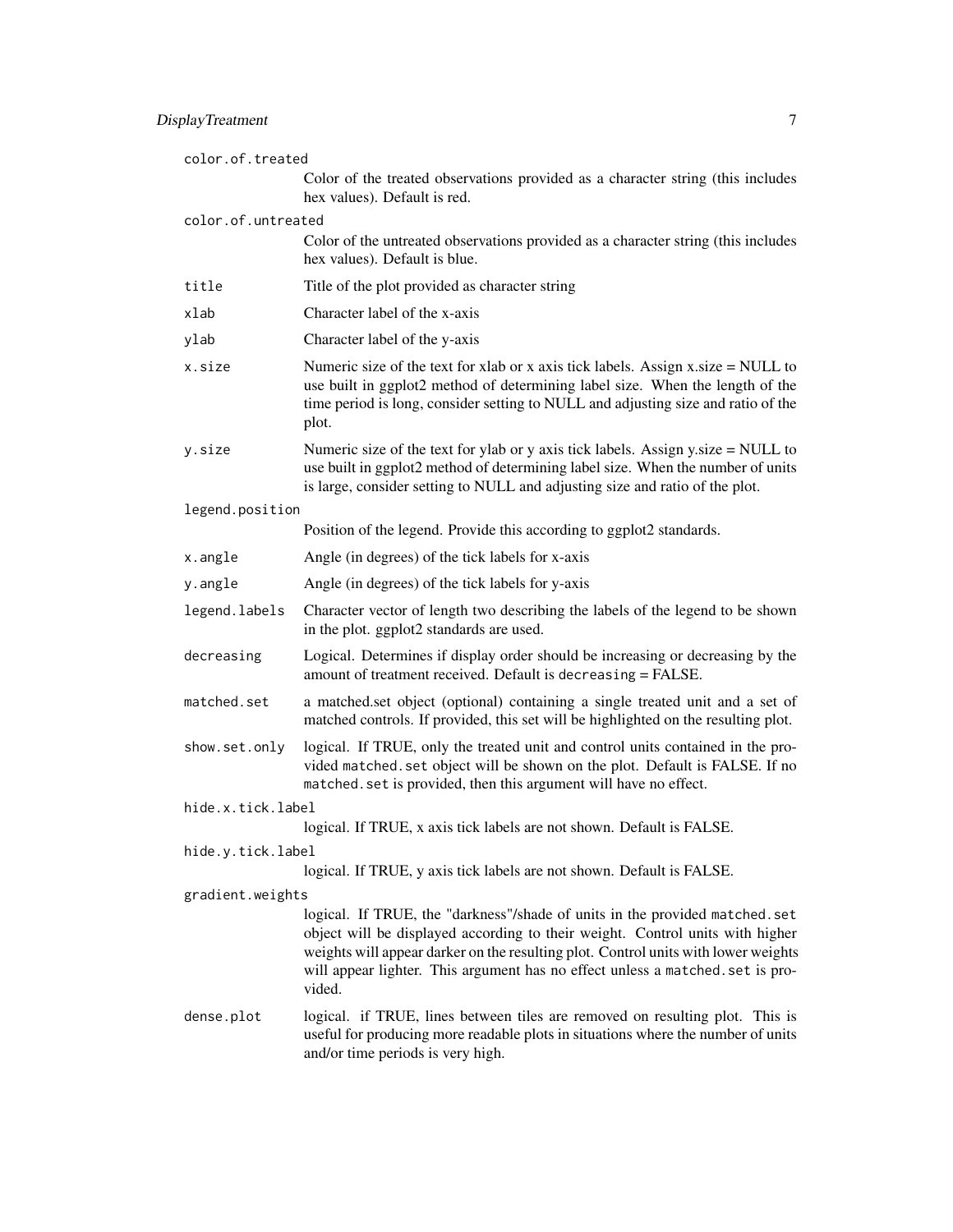#### <span id="page-7-0"></span>Value

DisplayTreatment returns a treatment variation plot (using ggplot2), which visualizes the variation of treatment across unit and time.

#### Author(s)

In Song Kim <insong@mit.edu>, Erik Wang <haixiao@Princeton.edu>, Adam Rauh <amrauh@umich.edu>, and Kosuke Imai <imai@harvard.edu>

#### Examples

```
DisplayTreatment(unit.id = "wbcode2",
                 time.id = "year", legend.position = "none",
                 xlab = "year", ylab = "Country Code",
                 treatment = "dem", data = dem)
```
get\_covariate\_balance *Calculate covariate balance*

#### Description

Calculate covariate balance for user specified covariates across matched sets. Balance is assessed by taking the average of the difference between the values of the specified covariates for the treated unit(s) and the weighted average of the control units across all matched sets. Results are standardized and are expressed in standard deviations. Balance is calculated for each period in the specified lag window.

#### Usage

```
get_covariate_balance(
  matched.sets,
  data,
  covariates,
  use.equal.weights = FALSE,
  verbose = TRUE,
  plot = FALSE,
  reference.line = TRUE,
  legend = TRUE,
  ylab = "SD",...
)
```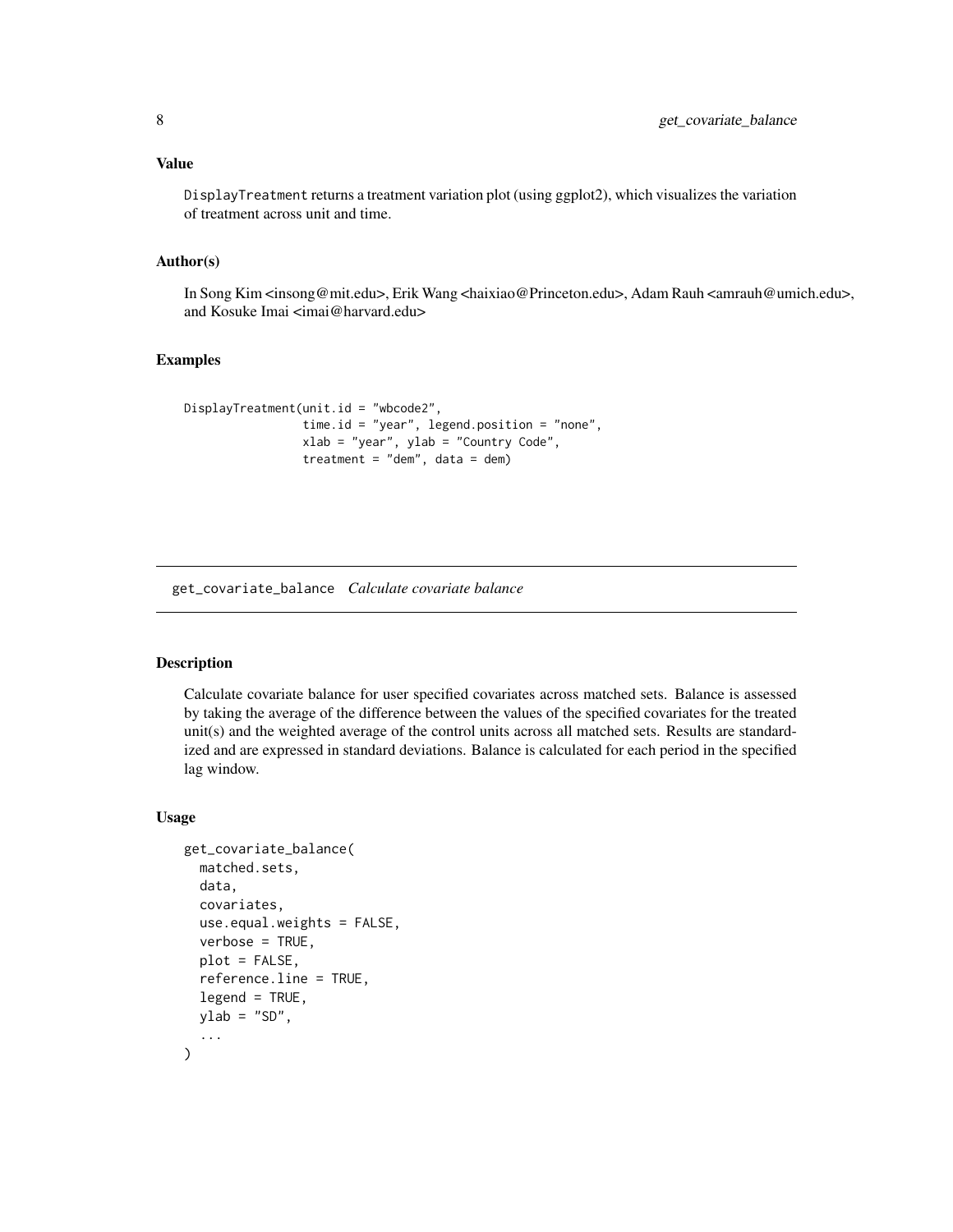#### Arguments

| matched.sets      | A matched.set object                                                                                                                                                                                                                                                     |
|-------------------|--------------------------------------------------------------------------------------------------------------------------------------------------------------------------------------------------------------------------------------------------------------------------|
| data              | The time series cross sectional data set (as a data. frame object) used to produce<br>the matched. set object. This data set should be identical to the one passed to<br>PanelMatch and PanelEstimate to ensure consistent results.                                      |
| covariates        | a character vector, specifying the names of the covariates for which the user is<br>interested in calculating balance.                                                                                                                                                   |
| use.equal.weights |                                                                                                                                                                                                                                                                          |
|                   | logical. If set to TRUE, then equal weights will be assigned to control units,<br>rather than using whatever calculated weights have been assigned. This is help-<br>ful for assessing the improvement in covariate balance as a result of refining the<br>matched sets. |
| verbose           | logical. When TRUE, the function will return more information about the calcu-<br>lations/results. When FALSE, a more compact version of the results/calculations<br>are returned.                                                                                       |
| plot              | logical. When TRUE, a plot showing the covariate balance calculation results<br>will be shown. When FALSE, no plot is made, but the results of the calculations<br>are returned. default is FALSE                                                                        |
|                   | reference. line logical indicating whether or not a horizontal line should be present on the plot<br>at $y = 0$ . Default is TRUE.                                                                                                                                       |
| legend            | logical indicating whether or not a legend identifying the variables should be<br>included on the plot. Default is TRUE.                                                                                                                                                 |
| ylab              | Label for y axis. Default is "SD". This is the same as the ylab argument to plot.                                                                                                                                                                                        |
| $\ddots$          | Additional graphical parameters to be passed to the plot function in base R.                                                                                                                                                                                             |

#### Examples

#add some additional data to data set for demonstration purposes dem\$rdata <- runif(runif(nrow(dem))) pm.obj <- PanelMatch(lead = 0:3, lag = 4, time.id = "year", unit.id = "wbcode2", treatment = "dem", outcome.var ="y", refinement.method = "mahalanobis", data = dem, match.missing = TRUE, covs.formula =  $\sim$  tradewb + rdata + I(lag(tradewb, 1:4)) + I(lag(y, 1:4)), size.match =  $5$ , qoi = "att") get\_covariate\_balance(pm.obj\$att, dem, covariates = c("tradewb", "rdata"),  $ylim = c(-2,2)$ get\_covariate\_balance(pm.obj\$att, dem, covariates = c("tradewb", "rdata"),  $plot = TRUE, ylim = c(-2,2))$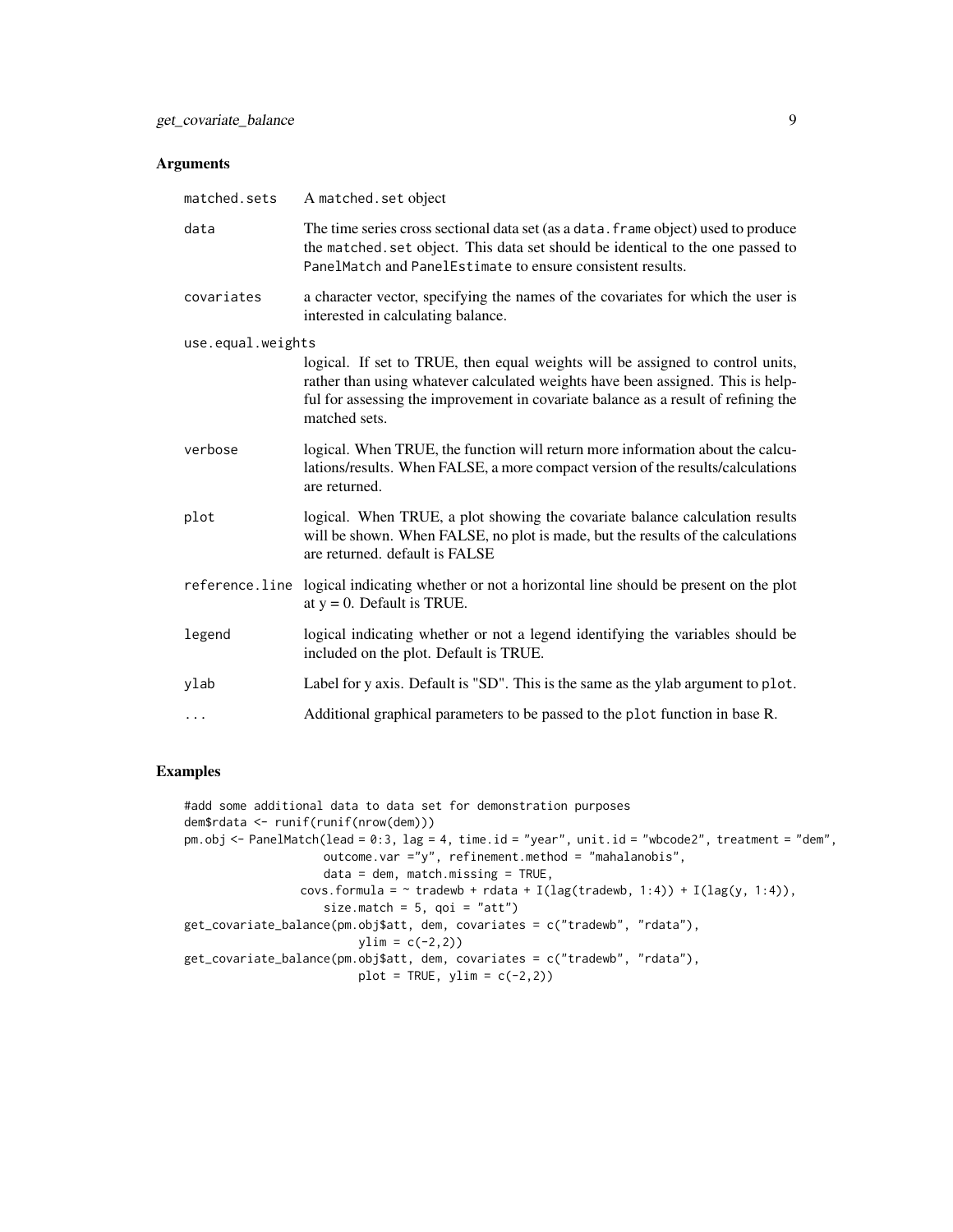<span id="page-9-0"></span>get\_set\_treatment\_effects

*get\_set\_treatment\_effects*

#### Description

Calculates the treatment effect size at the matched set level

#### Usage

get\_set\_treatment\_effects(pm.obj, data, lead)

#### Arguments

| pm.obj | an object of class PanelMatch                                                                                                                                                                                                                                                                                                |
|--------|------------------------------------------------------------------------------------------------------------------------------------------------------------------------------------------------------------------------------------------------------------------------------------------------------------------------------|
| data   | data.frame with the original data                                                                                                                                                                                                                                                                                            |
| lead   | integer (or integer vector) indicating the time period(s) in the future for which<br>the treatment effect size will be calculated. Calculations will be made for the<br>period $t +$ lead, where t is the time of treatment. If more than one lead value is<br>provided, then calculations will be performed for each value. |

#### Details

Calculate the size of treatment effects for each matched set.

```
PM.results <- PanelMatch(lag = 4, time.id = "year", unit.id = "wbcode2",
                         treatment = "dem", refinement.method = "mahalanobis",
                         data = dem, match.missing = TRUE,
                         covs.formula = ~ I(lag(tradewb, 1:4)),size.match = 5, qoi = "att",
                       outcome.var = "y", lead = 0:4, forbid.treatment.reversal = FALSE,
                         placebo.test = FALSE)
set.effects <- get_set_treatment_effects(pm.obj = PM.results, data = dem, lead = 0)
```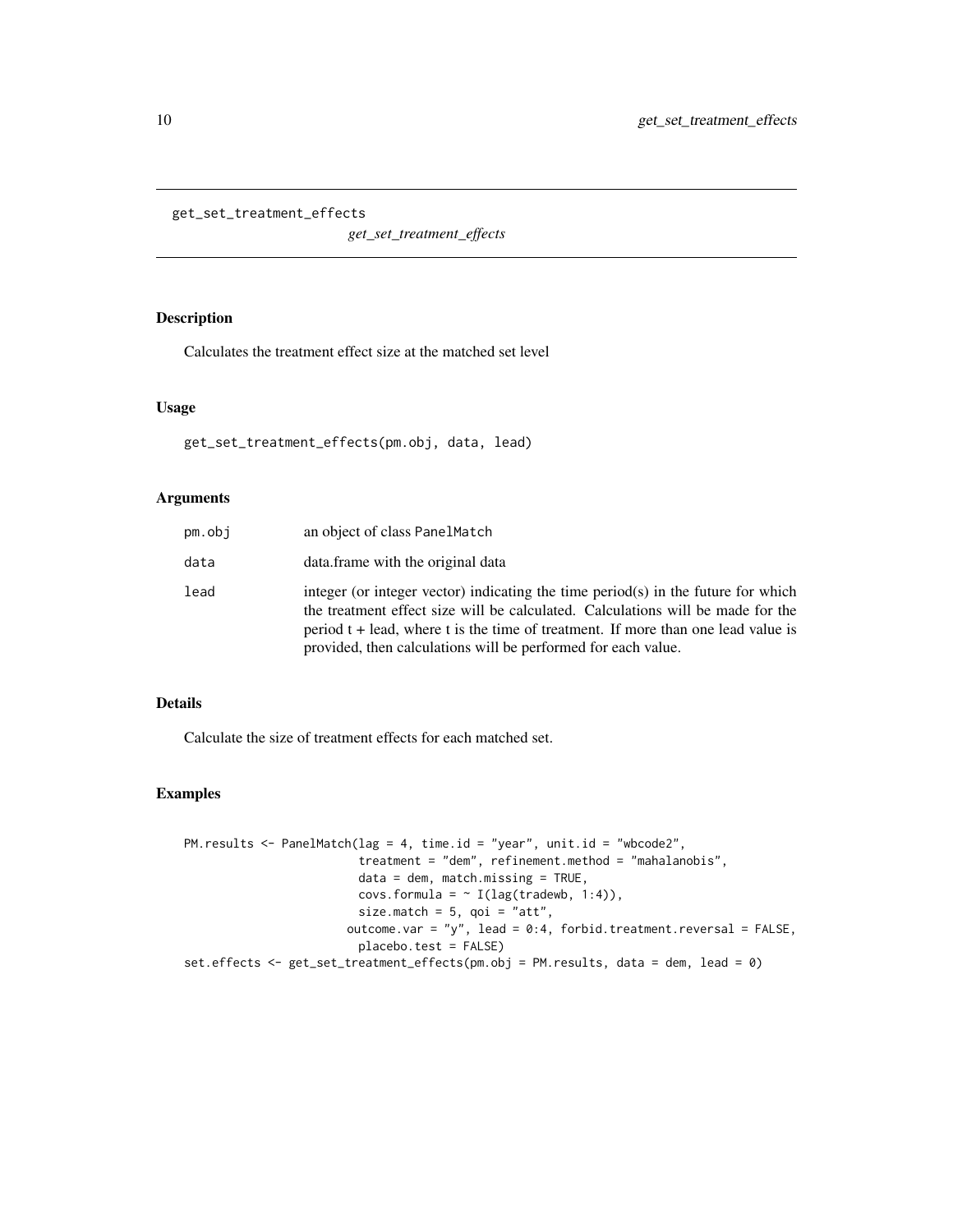<span id="page-10-0"></span>matched\_set *matched\_set*

#### Description

matched\_set is a constructor for the matched.set class.

#### Usage

matched\_set(matchedsets, id, t, L, t.var, id.var, treatment.var)

#### Arguments

| matchedsets   | a list of treated units and matched control units. Each element in the list should<br>be a vector of control unit ids.                                                                                                                                                                                                                                                                                                                                                                                                                                                                                                                                                                                                                                                                                                                                                                                                                                                                             |
|---------------|----------------------------------------------------------------------------------------------------------------------------------------------------------------------------------------------------------------------------------------------------------------------------------------------------------------------------------------------------------------------------------------------------------------------------------------------------------------------------------------------------------------------------------------------------------------------------------------------------------------------------------------------------------------------------------------------------------------------------------------------------------------------------------------------------------------------------------------------------------------------------------------------------------------------------------------------------------------------------------------------------|
| id            | A vector containing the ids of treated units                                                                                                                                                                                                                                                                                                                                                                                                                                                                                                                                                                                                                                                                                                                                                                                                                                                                                                                                                       |
| t             | A vector containing the times of treatment for treated units.                                                                                                                                                                                                                                                                                                                                                                                                                                                                                                                                                                                                                                                                                                                                                                                                                                                                                                                                      |
| L             | integer specifying the length of the lag window used in matching                                                                                                                                                                                                                                                                                                                                                                                                                                                                                                                                                                                                                                                                                                                                                                                                                                                                                                                                   |
| t.var         | string specifying the time variable                                                                                                                                                                                                                                                                                                                                                                                                                                                                                                                                                                                                                                                                                                                                                                                                                                                                                                                                                                |
| id.var        | string specifying the unit id variable                                                                                                                                                                                                                                                                                                                                                                                                                                                                                                                                                                                                                                                                                                                                                                                                                                                                                                                                                             |
| treatment.var | string specifying the treatment variable.                                                                                                                                                                                                                                                                                                                                                                                                                                                                                                                                                                                                                                                                                                                                                                                                                                                                                                                                                          |
|               | The constructor function returns a matched. set object. matched. set objects<br>are a modified lists. Each element in the list is a vector of ids corresponding<br>to the control unit ids in a matched set. Additionally, these vectors might have<br>additional attributes – "weights". These correspond to the weights assigned to<br>each control unit, as determined by the specified refinement method. Each ele-<br>ment in the list also has a name, which corresponds to the unit id of the treated<br>unit and time of treatment, concatenated together and separated by a period.<br>matched. set objects also have a number of methods defined: summary, plot,<br>and '['. matched. set objects can be modified manually as long as these con-<br>ventions (and conventions about other attributes) are maintained. It is impor-<br>tant to note that matched set objects are distinct from PanelMatch objects.<br>matched. set objects are often contained within PanelMatch objects. |

#### Details

Users should never need to use this function by itself. See below for more about matched.set objects.

#### Value

matched.set objects have additional attributes. These reflect the specified parameters when using the PanelMatch function:

lag an integer value indicating the length of treatment history to be used for matching. Treated and control units are matched based on whether or not they have exactly matching treatment histories in the lag window.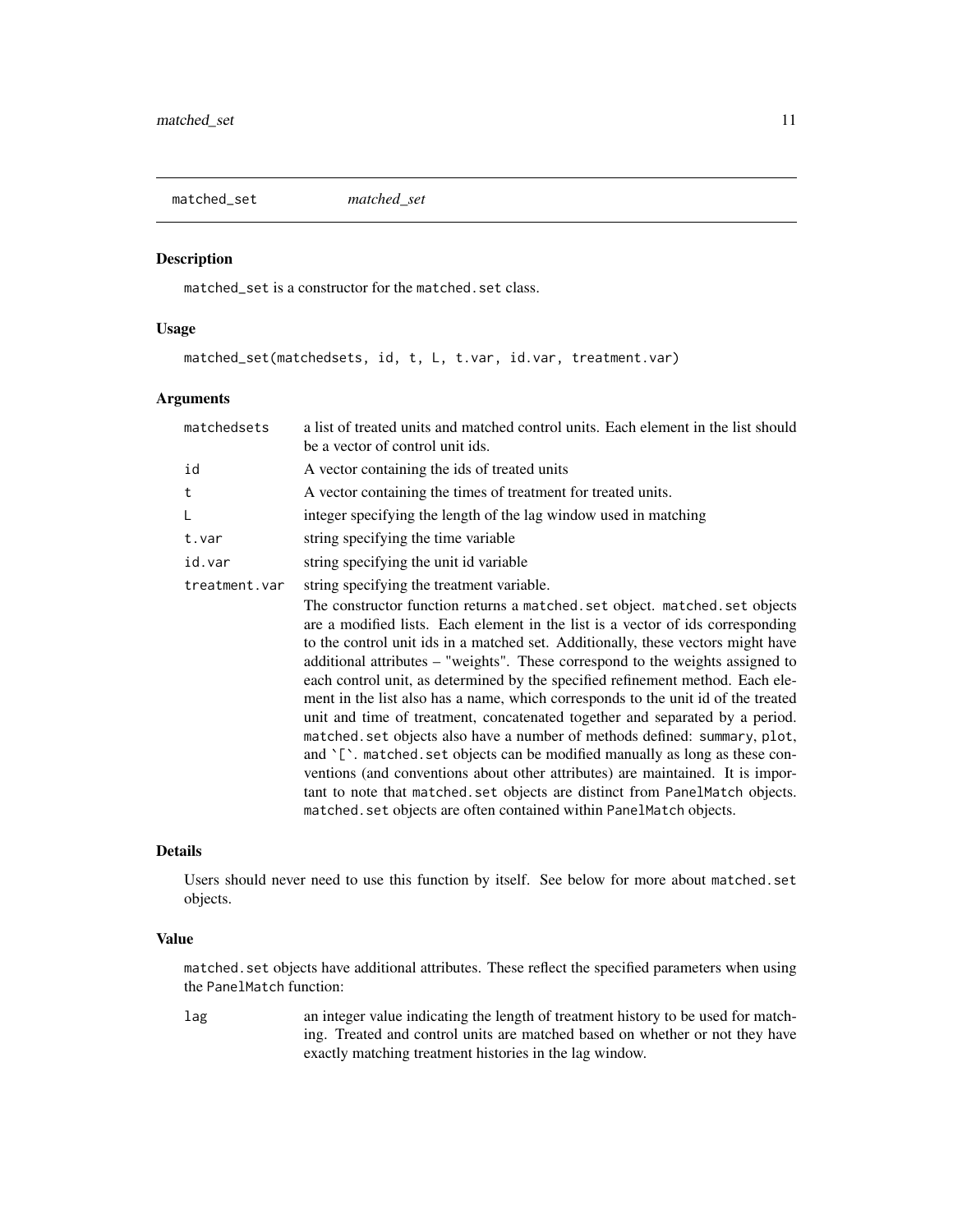<span id="page-11-0"></span>

| t.var             | time variable name, represented as a character/string                                                                                |  |
|-------------------|--------------------------------------------------------------------------------------------------------------------------------------|--|
| id.var            | unit id variable name, represented as a character/string                                                                             |  |
| treatment.var     | treatment variable name, represented as a character/string                                                                           |  |
| class             | class of the object: should always be "matched.set"                                                                                  |  |
| refinement.method |                                                                                                                                      |  |
|                   | method used to refine and/or weight the control units in each set.                                                                   |  |
| covs.formula      | One sided formula indicating which variables should be used for matching and<br>refinement                                           |  |
| match.missing     | Logical variable indicating whether or not units should be matched on the pat-<br>terns of missingness in their treatment histories  |  |
|                   | max.match.size Maximum size of the matched sets after refinement. This argument only affects<br>results when using a matching method |  |

#### Author(s)

Adam Rauh <adamrauh@mit.edu>, In Song Kim <insong@mit.edu>, Erik Wang <haixiao@Princeton.edu>, and Kosuke Imai <imai@harvard.edu>

PanelEstimate *PanelEstimate*

#### **Description**

PanelEstimate estimates a causal quantity of interest, including the average treatment effect for treated or control units (att and atc, respectively), the average effect of treatment reversal on reversed units, or average treatment effect (ate), as specified in PanelMatch. This is done by estimating the counterfactual outcomes for each treated unit using matched sets. Users will provide matched sets that were obtained by the PanelMatch function and obtain point estimates via a weighted average computation with weighted bootstrap standard errors. Point estimates and standard errors will be produced for each period in the lead window specified by the lead argument from PanelMatch. Users may run multiple estimations by providing lists of each argument to the function. However, in this format, every argument must be explicitly specified in each configuration and must adhere to the same data types/structures outlined below.

#### Usage

```
PanelEstimate(
  sets,
  data,
  number.iterations = 1000,
  df.addjustment = FALSE,
  confidence.level = 0.95,
  moderator = NULL,
  se.method = "bootstrap",
  pooled = FALSE
)
```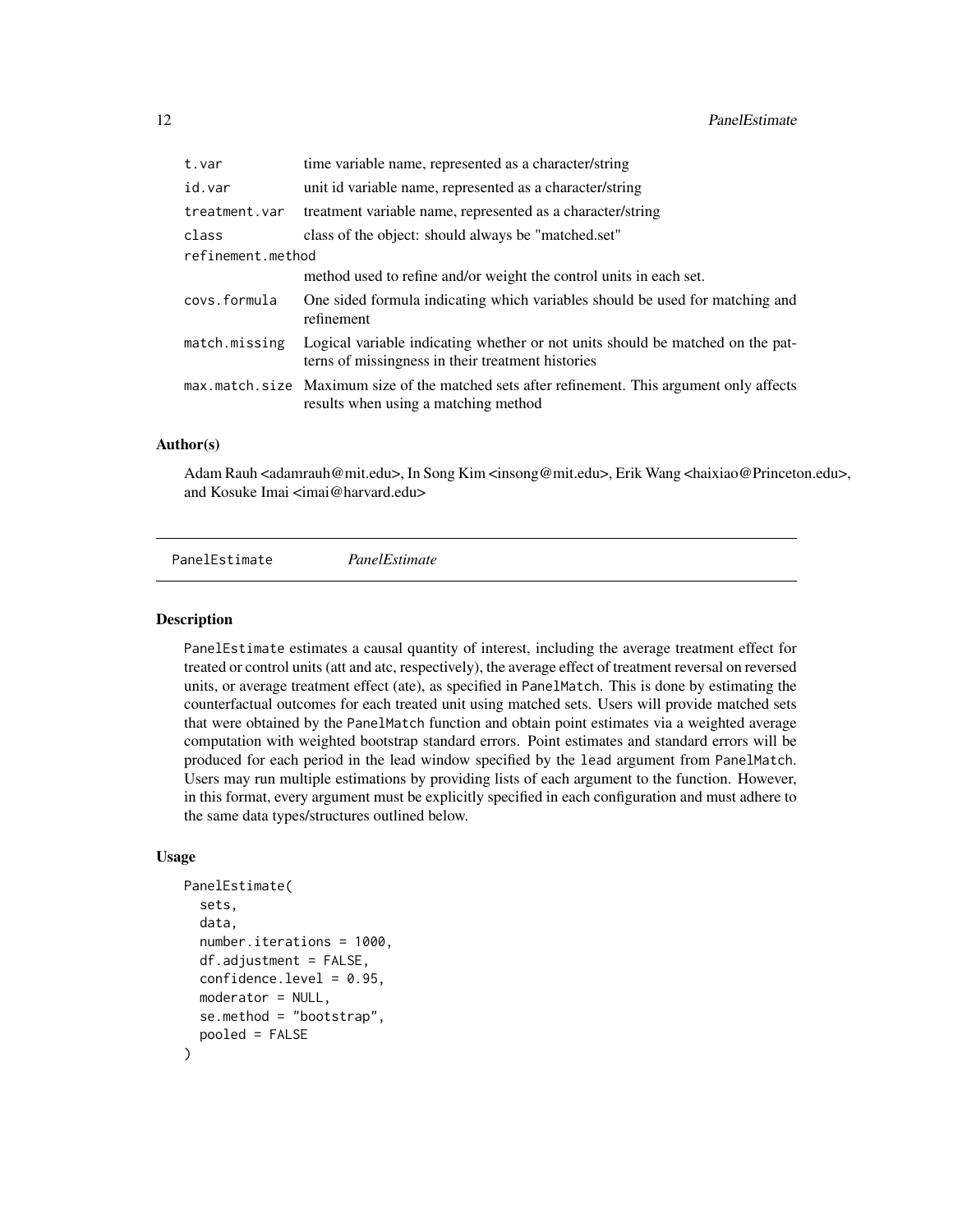#### PanelEstimate 13

### Arguments

| sets              | A PanelMatch object attained via the PanelMatch function.                                                                                                                                                                                                                                                                                                                                                                                                                                                                                                                                                                                                                                                                                                                         |
|-------------------|-----------------------------------------------------------------------------------------------------------------------------------------------------------------------------------------------------------------------------------------------------------------------------------------------------------------------------------------------------------------------------------------------------------------------------------------------------------------------------------------------------------------------------------------------------------------------------------------------------------------------------------------------------------------------------------------------------------------------------------------------------------------------------------|
| data              | The same time series cross sectional data set provided to the PanelMatch func-<br>tion used to produce the matched sets.                                                                                                                                                                                                                                                                                                                                                                                                                                                                                                                                                                                                                                                          |
| number.iterations |                                                                                                                                                                                                                                                                                                                                                                                                                                                                                                                                                                                                                                                                                                                                                                                   |
|                   | If using bootstrapping for calculating standard errors, this is the number of boot-<br>strap iterations. Provide as integer. If se method is not equal to "bootstrap", this<br>argument has no effect.                                                                                                                                                                                                                                                                                                                                                                                                                                                                                                                                                                            |
| df.adjustment     | A logical value indicating whether or not a degree-of-freedom adjustment should<br>be performed for the standard error calculation. The default is FALSE. This pa-<br>rameter is only available for the bootstrap method of standard error calculation.                                                                                                                                                                                                                                                                                                                                                                                                                                                                                                                           |
| confidence.level  |                                                                                                                                                                                                                                                                                                                                                                                                                                                                                                                                                                                                                                                                                                                                                                                   |
|                   | A numerical value specifying the confidence level and range of interval esti-<br>mates for statistical inference. The default is .95.                                                                                                                                                                                                                                                                                                                                                                                                                                                                                                                                                                                                                                             |
| moderator         | The name of a moderating variable, provided as a character string. If a moder-<br>ating variable is provided, the returned object will be a list of PanelEstimate<br>objects. The names of the list will reflect the different values of the moderating<br>variable. More specifically, the moderating variable values will be converted to<br>syntactically proper names using make.names.                                                                                                                                                                                                                                                                                                                                                                                       |
| se.method         | Method used for calculating standard errors, provided as a character string.<br>Users must choose between "bootstrap", "conditional", and "unconditional" meth-<br>ods. Default is "bootstrap". "bootstrap" uses a block bootstrapping procedure<br>to calculate standard errors. The conditional method calculates the variance of<br>the estimator, assuming independence across units but not across time. The un-<br>conditional method also calculates the variance of the estimator analytically, but<br>makes no such assumptions about independence across units. When the quantity<br>of interest is "att", "atc", or "art", all methods are available. Only "bootstrap" is<br>available for the ate. See Section 3.4 of Imai, Kim, and Wang (2021) for more<br>details. |
| pooled            | Logical. If TRUE, estimates and standard errors are returned for treatment ef-<br>fects pooled across the entire lead window. Only available for se.method =<br>"bootstrap''                                                                                                                                                                                                                                                                                                                                                                                                                                                                                                                                                                                                      |

#### Value

PanelEstimate returns a list of class 'PanelEstimate' containing the following components:

| estimates              | the point estimates of the quantity of interest for the lead periods specified                              |  |
|------------------------|-------------------------------------------------------------------------------------------------------------|--|
| se.method              | The method used to calculate standard errors. This is the same as the argument<br>provided to the function. |  |
| bootstrapped.estimates |                                                                                                             |  |
|                        | the bootstrapped point estimate values, when applicable                                                     |  |
| bootstrap.iterations   |                                                                                                             |  |
|                        | the number of iterations used in bootstrapping, when applicable                                             |  |
| method                 | refinement method used to create the matched sets from which the estimates<br>were calculated               |  |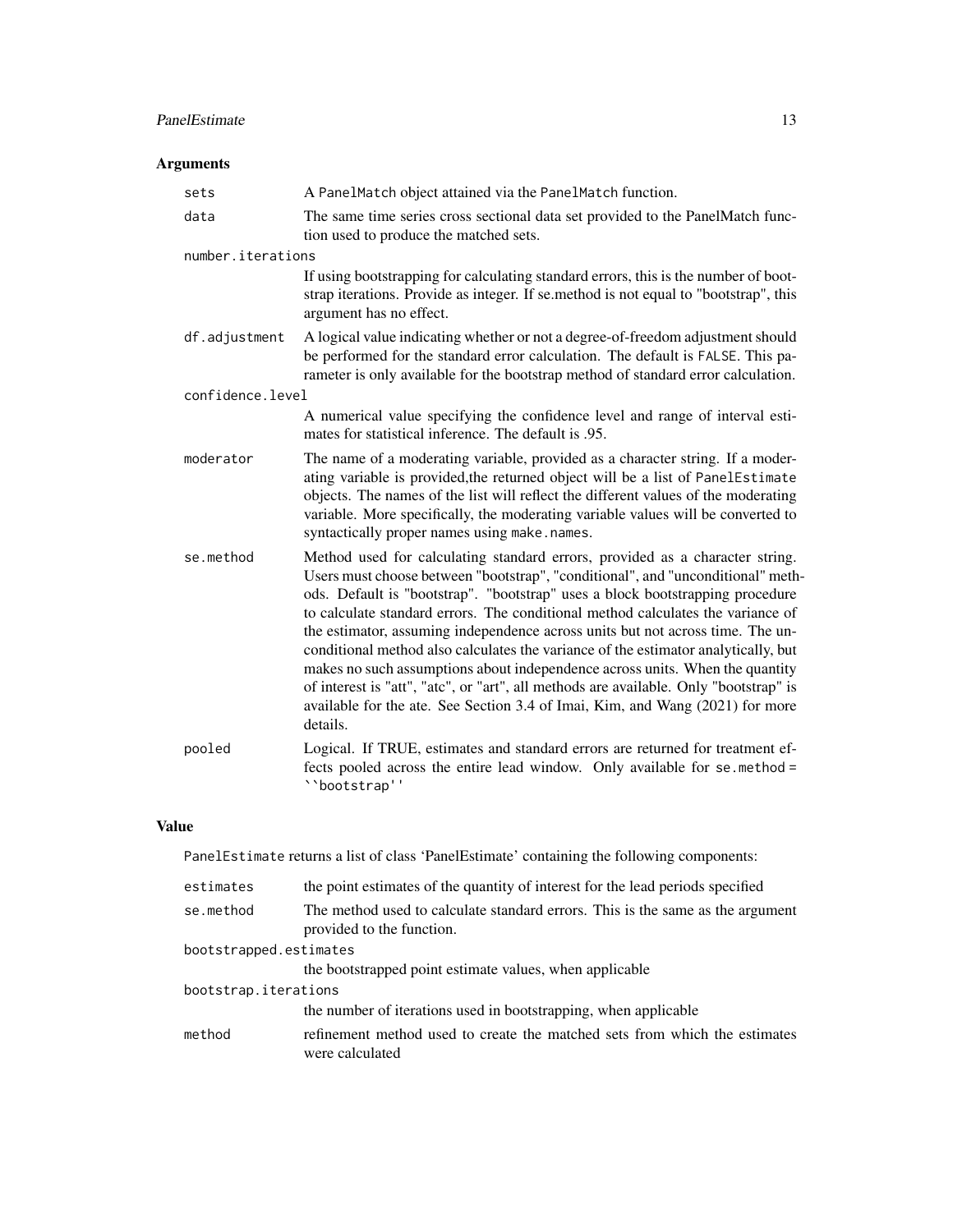<span id="page-13-0"></span>

| lag              | See PanelMatch argument lag for more information.                                                        |  |
|------------------|----------------------------------------------------------------------------------------------------------|--|
| lead             | The lead window sequence for which Panel Estimate is producing point esti-<br>mates and standard errors. |  |
| confidence.level |                                                                                                          |  |
|                  | the confidence level                                                                                     |  |
| aoi              | the quantity of interest                                                                                 |  |
| matched.sets     | the refined matched sets used to produce the estimations                                                 |  |
|                  | standard. $error$ the standard $error(s)$ of the point estimates                                         |  |

#### Author(s)

In Song Kim <insong@mit.edu>, Erik Wang <haixiao@Princeton.edu>, Adam Rauh <amrauh@umich.edu>, and Kosuke Imai <imai@harvard.edu>

#### References

Imai, Kosuke, In Song Kim, and Erik Wang (2021)

#### Examples

```
PM.results <- PanelMatch(lag = 4, time.id = "year", unit.id = "wbcode2",
                         treatment = "dem", refinement.method = "mahalanobis",
                         data = dem, match.missing = TRUE,
                         covs.formula = \sim I(lag(tradewb, 1:4)) + I(lag(y, 1:4)),
                         size.match = 5, qoi = "att",
                        outcome.var = "y", lead = 0:4, forbid.treatment.reversal = TRUE)
PE.results <- PanelEstimate(sets = PM.results, data = dem, number.iterations = 100)
```
PanelMatch *PanelMatch*

#### Description

Create refined/weighted sets of treated and control units

#### Usage

```
PanelMatch(
  lag,
  time.id,
  unit.id,
  treatment,
  refinement.method,
  size.match = 10,
```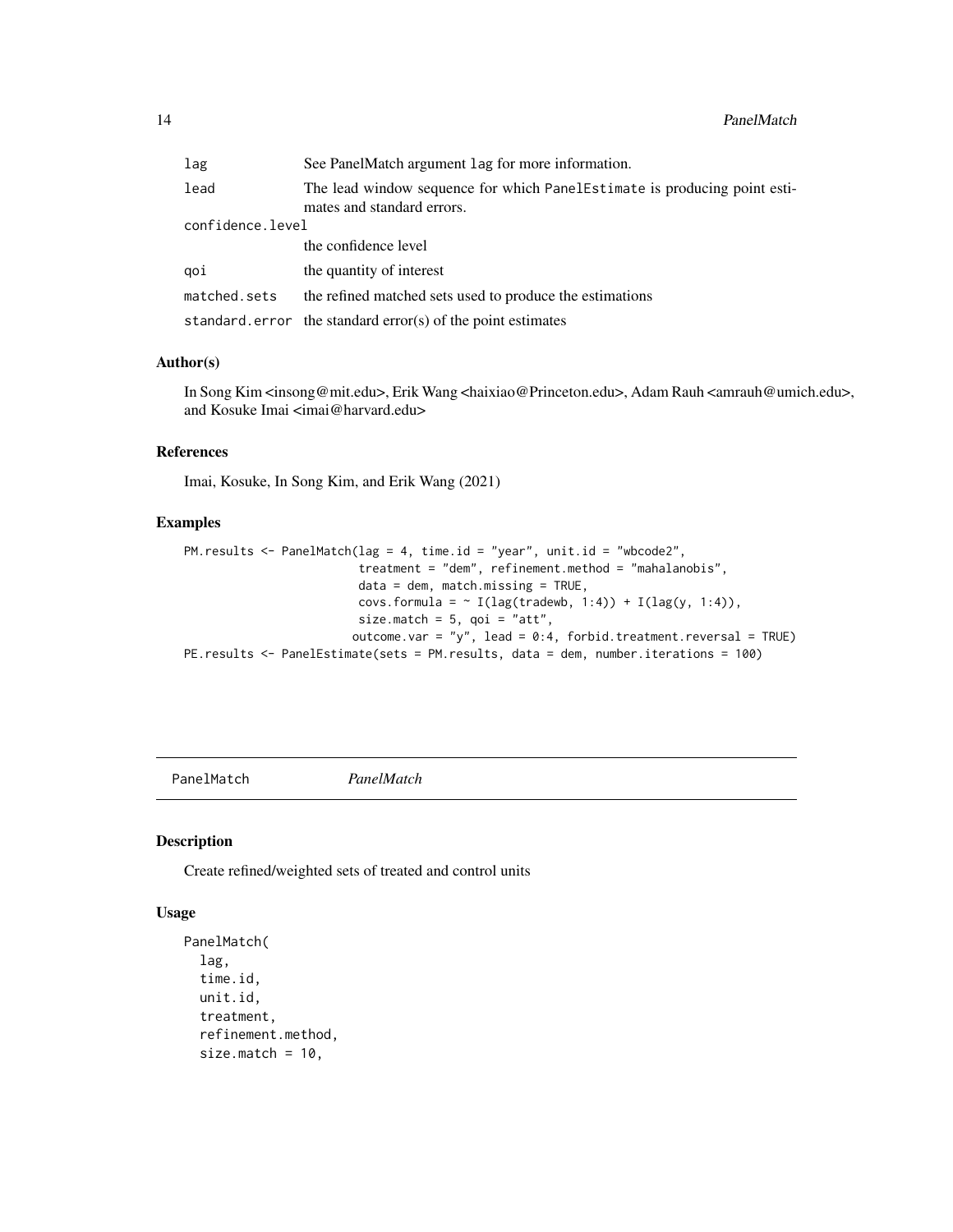#### PanelMatch 15

```
data,
match.missing = TRUE,
covs.formula = NULL,
verbose = FALSE,
qoi,
lead = 0,outcome.var,
exact.match.variables = NULL,
forbid.treatment.reversal = FALSE,
matching = TRUE,
listwise.delete = FALSE,
use.diagonal.variance.matrix = FALSE,
restrict.control.period = NULL,
placebo.test = FALSE
```
#### Arguments

)

| lag               | An integer value indicating the length of treatment history periods to be matched<br>on                                                                                                                                                                                                                                                                                                                                                                                  |
|-------------------|--------------------------------------------------------------------------------------------------------------------------------------------------------------------------------------------------------------------------------------------------------------------------------------------------------------------------------------------------------------------------------------------------------------------------------------------------------------------------|
| time.id           | A character string indicating the name of the time variable in the data. This<br>data currently must be formatted as sequential integers.                                                                                                                                                                                                                                                                                                                                |
| unit.id           | A character string indicating the name of unit identifier in the data. This data<br>must be integer.                                                                                                                                                                                                                                                                                                                                                                     |
| treatment         | A character string indicating the name of the treatment variable in the data.<br>The treatment must be a binary indicator variable (integer with 0 for the control<br>group and 1 for the treatment group).                                                                                                                                                                                                                                                              |
| refinement.method |                                                                                                                                                                                                                                                                                                                                                                                                                                                                          |
|                   | A character string specifying the matching or weighting method to be used for<br>refining the matched sets. The user can choose "mahalanobis", "ps.match",<br>"CBPS.match", "ps.weight", "CBPS.weight", "ps.msm.weight", "CBPS.msm.weight",<br>or "none". The first three methods will use the size match argument to create<br>sets of at most size.match closest control units. Choosing "none" will assign<br>equal weights to all control units in each matched set. |
| size.match        | An integer dictating the number of permitted closest control units in a matched<br>set after refinement. This argument only affects results when using a matching<br>method ("mahalanobis" or any of the refinement methods that end in ".match").<br>This argument is not needed and will have no impact if included when a weight-<br>ing method is specified (any refinement.method that includes "weight" in the<br>name).                                           |
| data              | A data. frame object containing time series cross sectional data. Time data<br>must be sequential integers that increase by 1. Unit identifiers must be integers.<br>Treatment data must be binary.                                                                                                                                                                                                                                                                      |
| match.missing     | Logical variable indicating whether or not units should be matched on the pat-<br>terns of missingness in their treatment histories. Default is TRUE. When FALSE,<br>neither treated nor control units are allowed to have missing treatment data in<br>the lag window.                                                                                                                                                                                                  |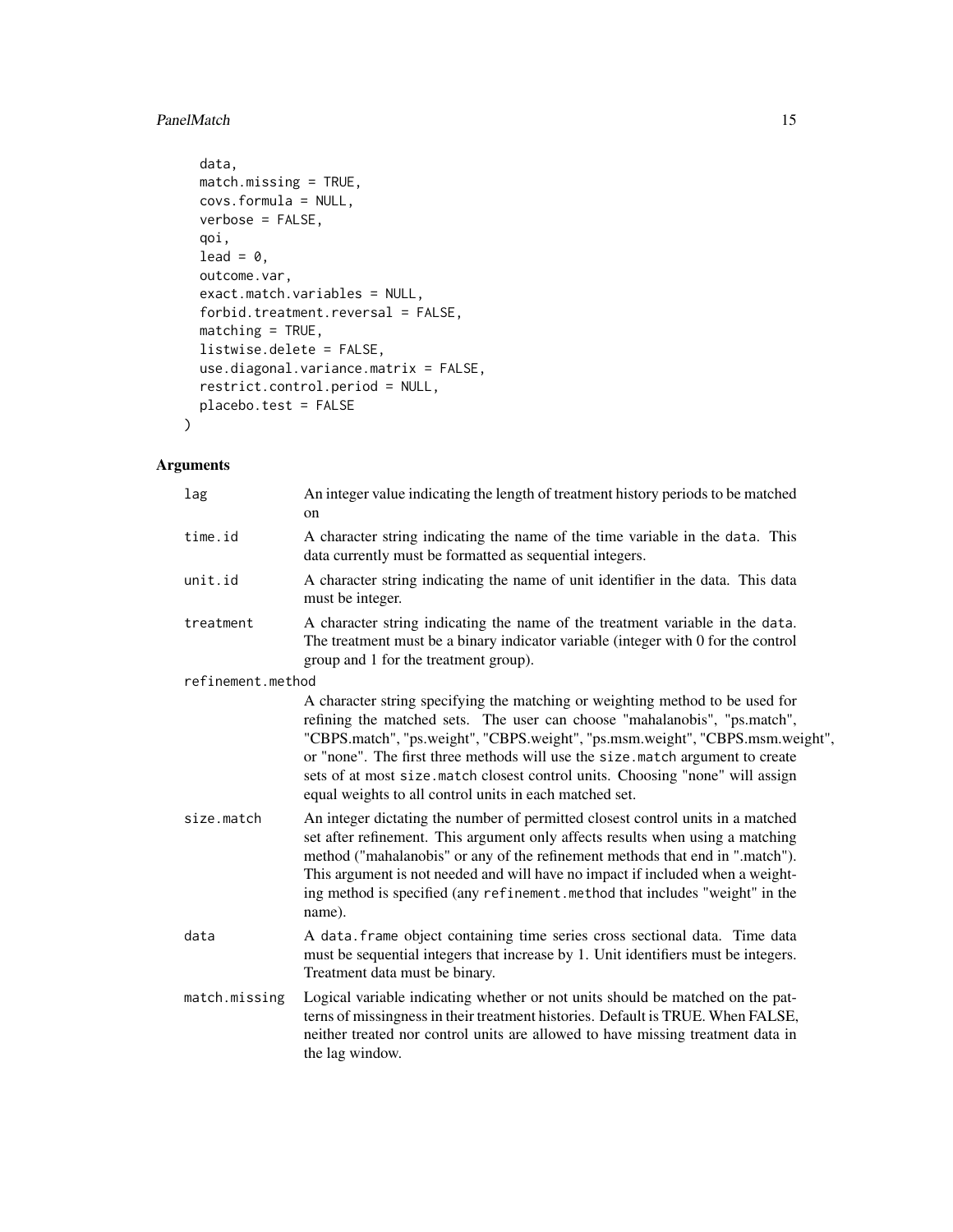| covs.formula                 | One sided formula object indicating which variables should be used for match-<br>ing and refinement. Argument is not needed if refinement.method is set to<br>"none" If the user wants to include lagged variables, this can be done using a<br>function, "lag()", which takes two, unnamed, positional arguments. The first is<br>the name of the variable which you wish to lag. The second is the lag window,<br>specified as an integer sequence in increasing order. For instance, $I(lag(x, 1:4))$<br>will then add new columns to the data for variable "x" for time t-1, t-2, t-3,<br>and t-4 internally and use them for defining/measuring similarity between units.<br>Other transformations using the I() function, such as $I(x^2)$ are also permitted.<br>The variables specified in this formula are used to define the similarity/distances<br>between units. |
|------------------------------|-------------------------------------------------------------------------------------------------------------------------------------------------------------------------------------------------------------------------------------------------------------------------------------------------------------------------------------------------------------------------------------------------------------------------------------------------------------------------------------------------------------------------------------------------------------------------------------------------------------------------------------------------------------------------------------------------------------------------------------------------------------------------------------------------------------------------------------------------------------------------------|
| verbose                      | option to include more information about the matched. set object calculations,<br>like the distances used to create the refined sets and weights.                                                                                                                                                                                                                                                                                                                                                                                                                                                                                                                                                                                                                                                                                                                             |
| qoi                          | quantity of interest, provided as a string: att (average treatment effect on treated<br>units), atc (average treatment effect of treatment on the control units) art (av-<br>erage effect of treatment reversal for units that experience treatment reversal), or<br>ate (average treatment effect). Note that the qoi for MSM methods will give the<br>estimated average treatment effect of being treated for a chosen lead time peri-<br>ods. This differs slightly from the non-MSM methods, where treatment reversal<br>is permitted.                                                                                                                                                                                                                                                                                                                                    |
| lead                         | integer sequence specifying the lead window, for which qoi point estimates (and<br>standard errors) will ultimately be produced. Default is 0 (which corresponds to<br>contemporaneous treatment effect).                                                                                                                                                                                                                                                                                                                                                                                                                                                                                                                                                                                                                                                                     |
| outcome.var                  | A character string identifying the outcome variable.                                                                                                                                                                                                                                                                                                                                                                                                                                                                                                                                                                                                                                                                                                                                                                                                                          |
| exact.match.variables        |                                                                                                                                                                                                                                                                                                                                                                                                                                                                                                                                                                                                                                                                                                                                                                                                                                                                               |
|                              | character vector giving the names of variables to be exactly matched on. These<br>should be time invariant variables. Exact matching for time varying covariates<br>is not currently supported.                                                                                                                                                                                                                                                                                                                                                                                                                                                                                                                                                                                                                                                                               |
| forbid.treatment.reversal    |                                                                                                                                                                                                                                                                                                                                                                                                                                                                                                                                                                                                                                                                                                                                                                                                                                                                               |
|                              | Logical indicating whether or not it is permissible for treatment to reverse in the<br>specified lead window. This must be set to TRUE for MSM methods. When<br>set to TRUE, only matched sets for treated units where treatment is applied<br>continuously in the lead window are included in the results. Default is FALSE.                                                                                                                                                                                                                                                                                                                                                                                                                                                                                                                                                 |
| matching                     | logical indicating whether or not any matching on treatment history should be<br>performed. This is primarily used for diagnostic purposes, and most users will<br>never need to set this to FALSE. Default is TRUE.                                                                                                                                                                                                                                                                                                                                                                                                                                                                                                                                                                                                                                                          |
| listwise.delete              |                                                                                                                                                                                                                                                                                                                                                                                                                                                                                                                                                                                                                                                                                                                                                                                                                                                                               |
|                              | TRUE/FALSE indicating whether or not missing data should be handled using<br>listwise deletion or the package's default missing data handling procedures. De-<br>fault is FALSE.                                                                                                                                                                                                                                                                                                                                                                                                                                                                                                                                                                                                                                                                                              |
| use.diagonal.variance.matrix |                                                                                                                                                                                                                                                                                                                                                                                                                                                                                                                                                                                                                                                                                                                                                                                                                                                                               |
|                              | TRUE/FALSE indicating whether or not a regular covariance matrix should be<br>used in mahalanobis distance calculations during refinement, or if a diagonal<br>matrix with only covariate variances should be used instead. In many cases,<br>setting this to TRUE can lead to better covariate balance, especially when there<br>is high correlation between variables. Default is FALSE. This argument is only                                                                                                                                                                                                                                                                                                                                                                                                                                                              |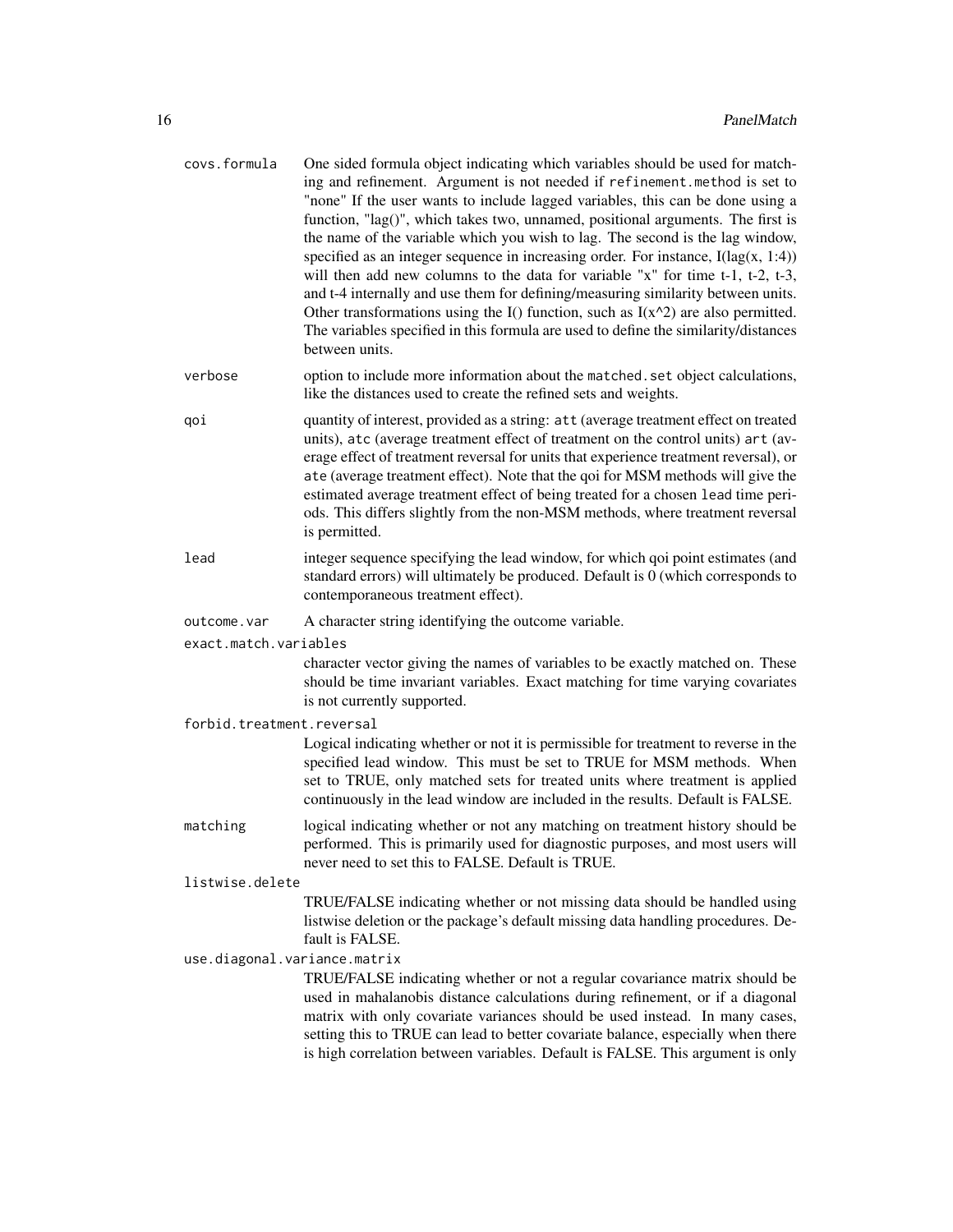#### PanelMatch 17

necessary when refinement.method = mahalanobis and will have no impact otherwise.

restrict.control.period

(optional) integer specifying the number of pre-treatment periods that treated units and potentially matched control units should be non-NULL and in the control state. For instance, specifying 4 would mean that the treatment history cannot contain any missing data or treatment from t-4 to t.

placebo.test logical TRUE/FALSE. indicates whether or not you want to be able to run a placebo test. This will add additional requirements on the data – specifically, it requires that no unit included in the matching/refinement process can having missing outcome data over the lag window. Additionally, you should not use the outcome variable in refinement when placebo.test = TRUE.

#### Details

PanelMatch identifies a matched set for each treated observation. Specifically, for a given treated unit, the matched set consists of control observations that have an identical treatment history up to a number of lag time periods. Researchers must specify lag. A further refinement of the matched set may be performed by setting a maximum size of each matched set, size.match (the maximum number of control units that can be matched to a treated unit). Users can also specify covariates that should be used to identify similar control units and a method for defining similarity/distance between units. This is done via the covs.formula and refinement.method arguments, respectively, which are explained in more detail below.

#### Value

PanelMatch returns an object of class "PanelMatch". This is a list that contains a few specific elements: First, a matched set object(s) that has the same name as the provided goi if the goi is "att", "art", or "atc". If qoi = "ate" then two matched.set objects will be attached, named "att" and "atc." Please consult the documentation for matched\_set to read more about the structure and usage of matched.set objects. Also, see the vignette page about matched.set objects for more information about these objects: vignette("matched\_set\_objects", package = "PanelMatch"). The PanelMatch object also has some additional attributes:

| qoi                       | The goi specified in the original function call                                                 |  |
|---------------------------|-------------------------------------------------------------------------------------------------|--|
| lead                      | the lead window specified in the original function call                                         |  |
| forbid.treatment.reversal |                                                                                                 |  |
|                           | logial value matching the forbid.treatment.reversal parameter provided in the<br>function call. |  |
| outcome.var               | character string matching the outcome variable provided in the original function<br>call.       |  |

#### Author(s)

Adam Rauh <amrauh@umich.edu>, In Song Kim <insong@mit.edu>, Erik Wang <haixiao@Princeton.edu>, and Kosuke Imai <imai@harvard.edu>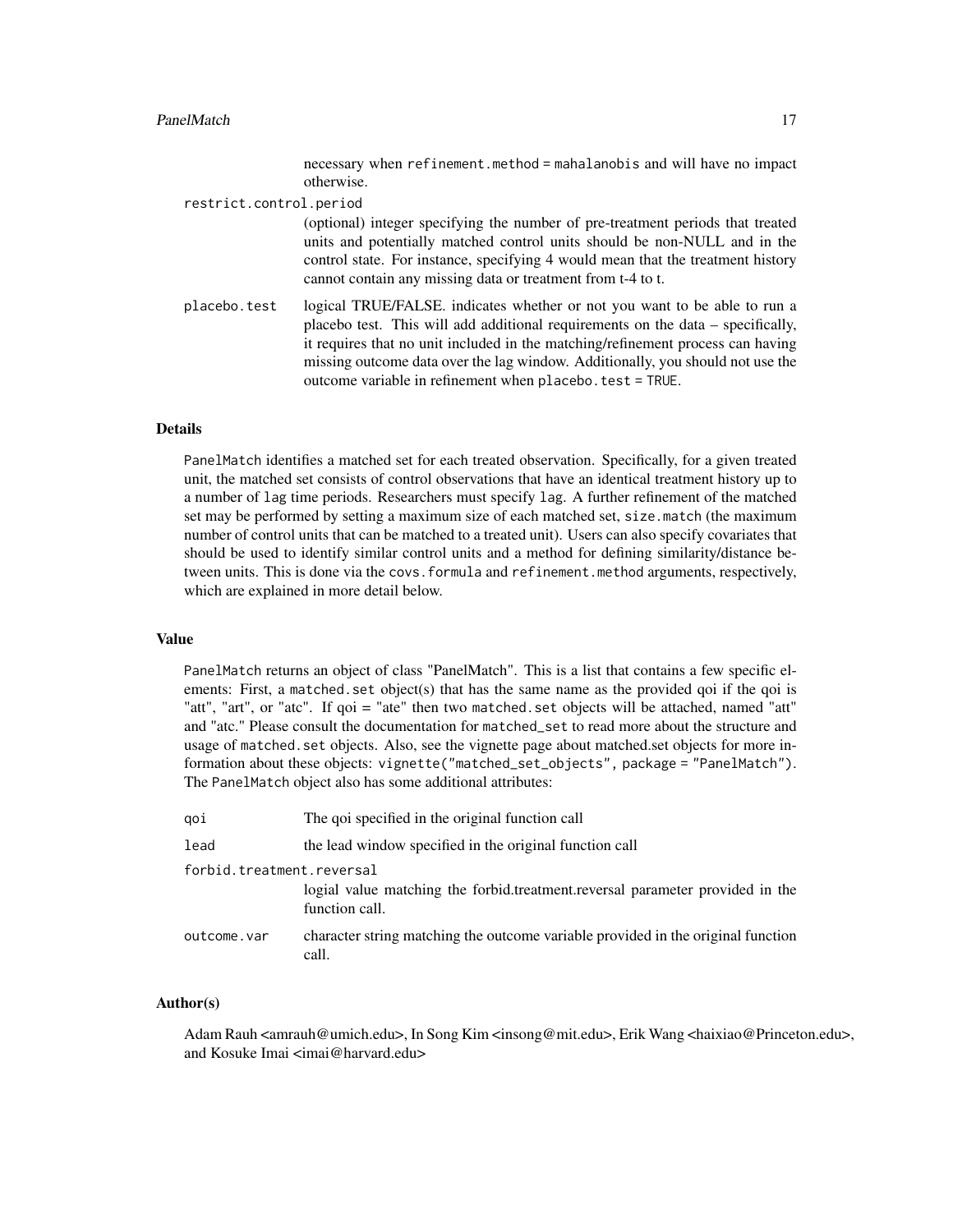#### <span id="page-17-0"></span>References

Imai, Kosuke, In Song Kim, and Erik Wang (2021)

#### Examples

```
PM.results <- PanelMatch(lag = 4, time.id = "year", unit.id = "wbcode2",
                        treatment = "dem", refinement.method = "mahalanobis",
                        data = dem, match.missing = TRUE,covs.formula = \sim I(lag(tradewb, 1:4)) + I(lag(y, 1:4)),
                         size.match = 5, qoi = "att",
                       outcome.var = "y", lead = 0:4, forbid.treatment.reversal = FALSE)
#not including any lagged variables
PM.results <- PanelMatch(lag = 4, time.id = "year", unit.id = "wbcode2",
                         treatment = "dem", refinement.method = "mahalanobis",
                         data = dem, match.missing = TRUE,covs.formula = ~ tradewb,size.match = 5, qoi = "att",
                       outcome.var = "y", lead = 0:4, forbid.treatment.reversal = FALSE)
```
placebo\_test *placebo\_test*

#### Description

Calculates results for a placebo test

#### Usage

```
placebo_test(
  pm.obj,
  data,
  lag.in = NULL,number.iterations = 1000,
  confidence.level = 0.95,
  plot = FALSE,
  ...
\mathcal{L}
```
#### Arguments

| pm.obj | an object of class PanelMatch                                                                                                                                                                                                                                                                                                                                                          |
|--------|----------------------------------------------------------------------------------------------------------------------------------------------------------------------------------------------------------------------------------------------------------------------------------------------------------------------------------------------------------------------------------------|
| data   | data.frame with the original data                                                                                                                                                                                                                                                                                                                                                      |
| lag.in | integer indicating earliest the time period(s) in the future for which the placebo<br>test change in outcome will be calculated. Calculations will be made over the<br>period t - $max($ lag) to t-2, where t is the time of treatment. The results are<br>similar to those returned by PanelEstimate, except t-1 is used as the period of<br>comparison, rather than the lead window. |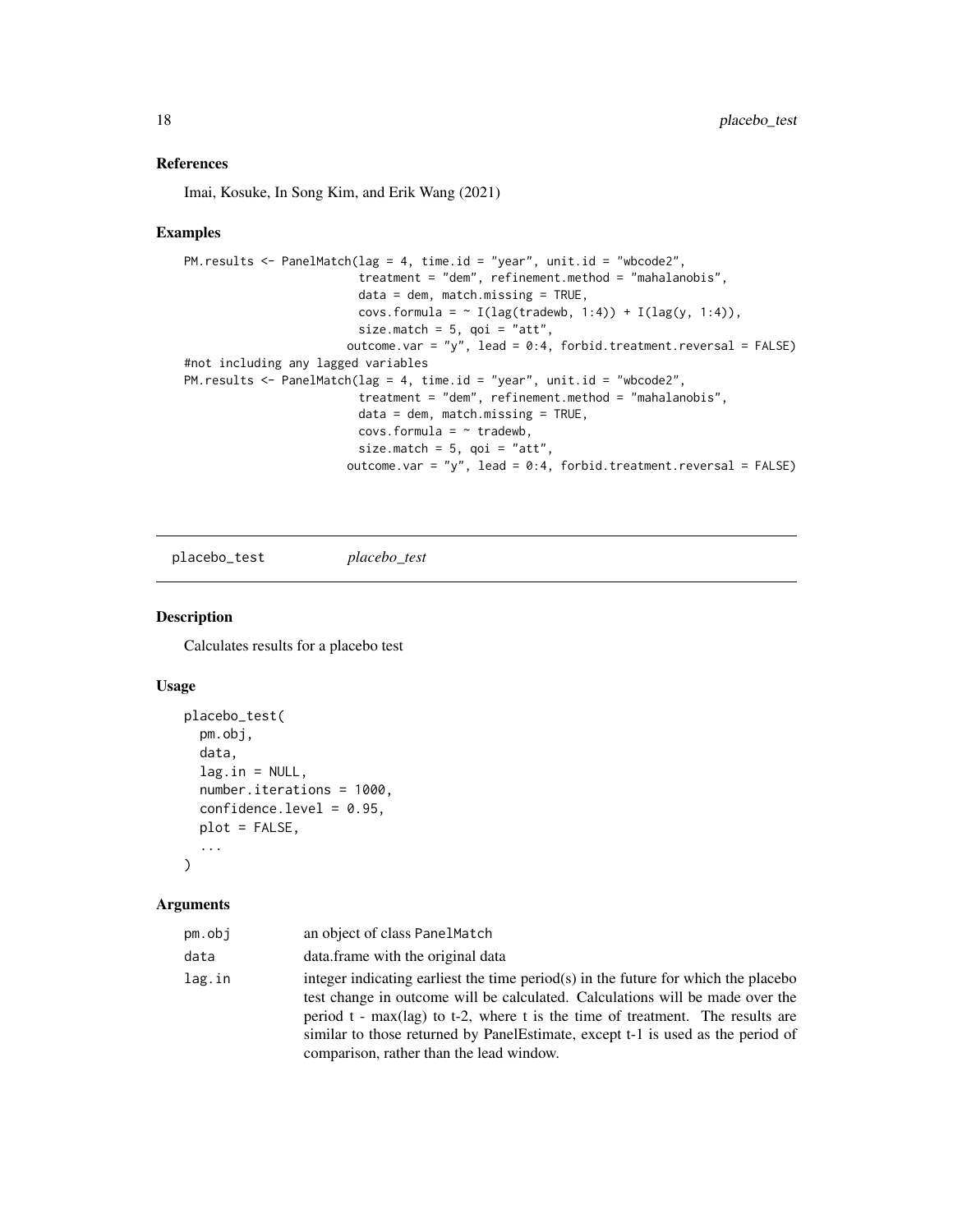#### <span id="page-18-0"></span>plot.matched.set 19

| number.iterations |                                                                                                                    |
|-------------------|--------------------------------------------------------------------------------------------------------------------|
|                   | integer specifying the number of bootstrap iterations                                                              |
| confidence.level  |                                                                                                                    |
|                   | confidence level for the calculated standard error intervals                                                       |
| plot              | logical indicating whether or not a plot should be generated, or just return the<br>raw data from the calculations |
|                   | extra arguments to be passed to plot                                                                               |

#### Details

Calculate the results of a placebo test, looking at the change in outcome at time = t-1, compared to other pre-treatment periods in the lag window.

#### Value

list with 2 elements: "estimates", which contains the point estimates for the test and "bootstrapped.estimates", containing the bootstrapped point estimates for the test for each specified lag window period.

#### Examples

```
PM.results <- PanelMatch(lag = 4, time.id = "year", unit.id = "wbcode2",
                         treatment = "dem", refinement.method = "mahalanobis",
                         data = dem, match.missing = TRUE,
                         covs.formula = \sim I(lag(tradewb, 1:4)),
                         size.match = 5, qoi = "att",
                       outcome.var = "y", lead = 0:4, forbid.treatment.reversal = FALSE,
                         placebo.test = TRUE)
placebo_test(PM.results, data = dem, number.iterations = 100, plot = FALSE)
```
plot.matched.set *Plot the distribution of the sizes of matched sets.*

#### Description

A plot method for creating a histogram of the distribution of the sizes of matched sets. This method accepts all standard optional hist arguments via the ... argument. By default, empty matched sets (treated units that could not be matched with any control units) are noted as a vertical bar at x = 0 and not included in the regular histogram. See the include.empty.sets argument for more information about this.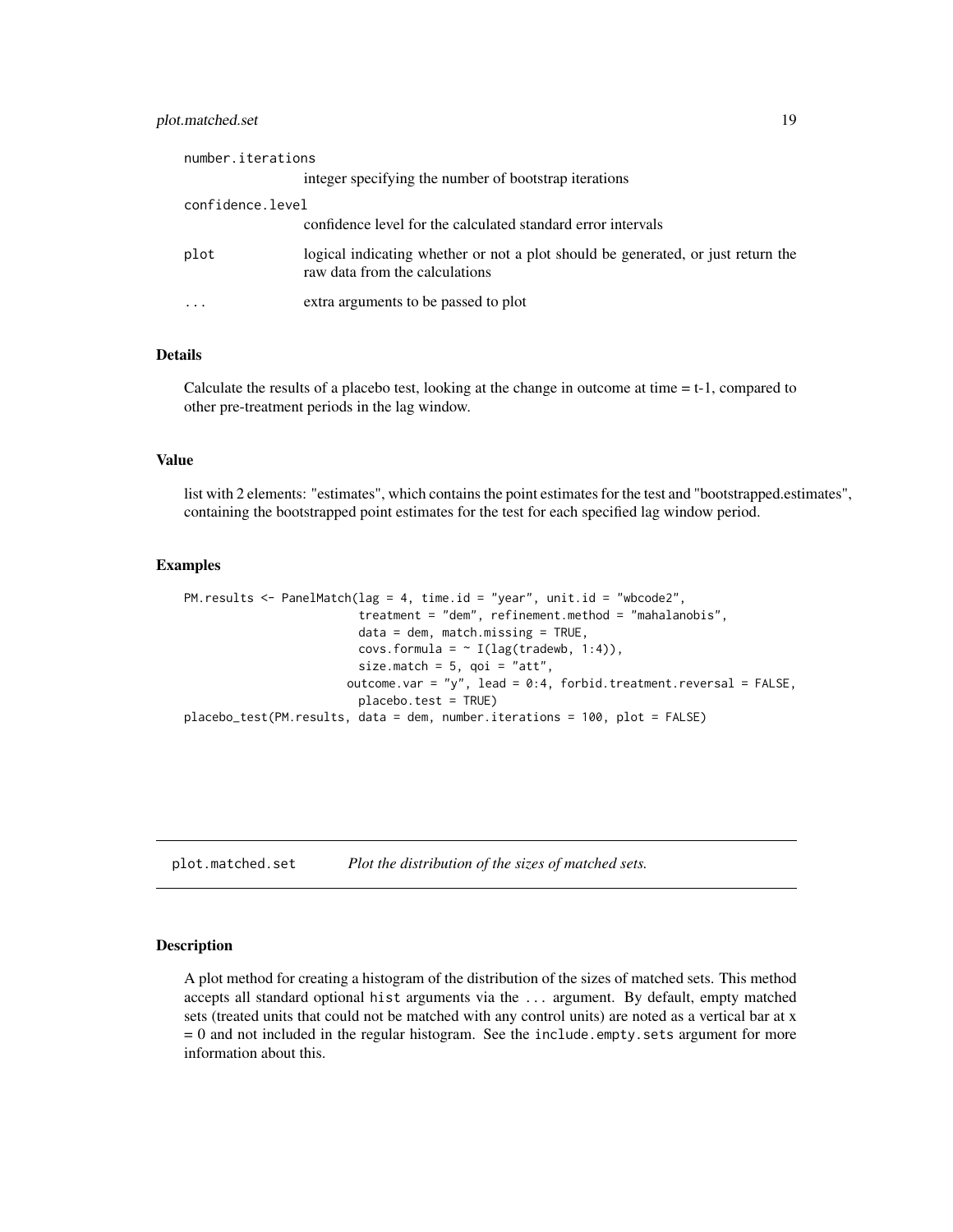#### Usage

```
## S3 method for class 'matched.set'
plot(
 x,
  ...,
 border = NA,
  col = "grey",ylab = "Frequency of Size",
  xlab = "Matched Set Size",
 lwd = NULL,main = "Distribution of Matched Set Sizes",
 freq = TRUE,
  include.empty.sets = FALSE
\mathcal{L}
```
#### Arguments

| X                  | a matched. set object                                                                                                                                     |  |
|--------------------|-----------------------------------------------------------------------------------------------------------------------------------------------------------|--|
| $\ddots$ .         | optional arguments to be passed to hist                                                                                                                   |  |
| border             | default is NA. This is the same argument as the standard argument for hist                                                                                |  |
| col                | default is "grey". This is the same argument as the standard argument for hist                                                                            |  |
| ylab               | default is "Frequency of Size". This is the same argument as the standard argu-<br>ment for hist                                                          |  |
| xlab               | default is "Matched Set Size". This is the same argument as the standard argu-<br>ment for hist                                                           |  |
| lwd                | default is NULL. This is the same argument as the standard argument for hist                                                                              |  |
| main               | default is "Distribution of Matched Set Sizes". This is the same argument as the<br>standard argument for hist                                            |  |
| freg               | default is TRUE. See freq argument in hist function for more.                                                                                             |  |
| include.empty.sets |                                                                                                                                                           |  |
|                    | logical value indicating whether or not empty sets should be included in the<br>histogram. default is FALSE. If FALSE, then empty sets will be noted as a |  |

separate vertical bar at  $x = 0$ . If TRUE, empty sets will be included as normal sets.

```
PM.results <- PanelMatch(lag = 4, time.id = "year", unit.id = "wbcode2",
                         treatment = "dem", refinement.method = "mahalanobis",
                        data = dem, match.missing = TRUE,
                        covs.formula = \sim I(lag(tradewb, 1:4)) + I(lag(y, 1:4)),
                        size.match = 5, qoi = "att",
                       outcome.var = "y", lead = 0:4, forbid.treatment.reversal = FALSE)
plot(PM.results$att)
plot(PM.results$att, include.empty.sets = TRUE)
```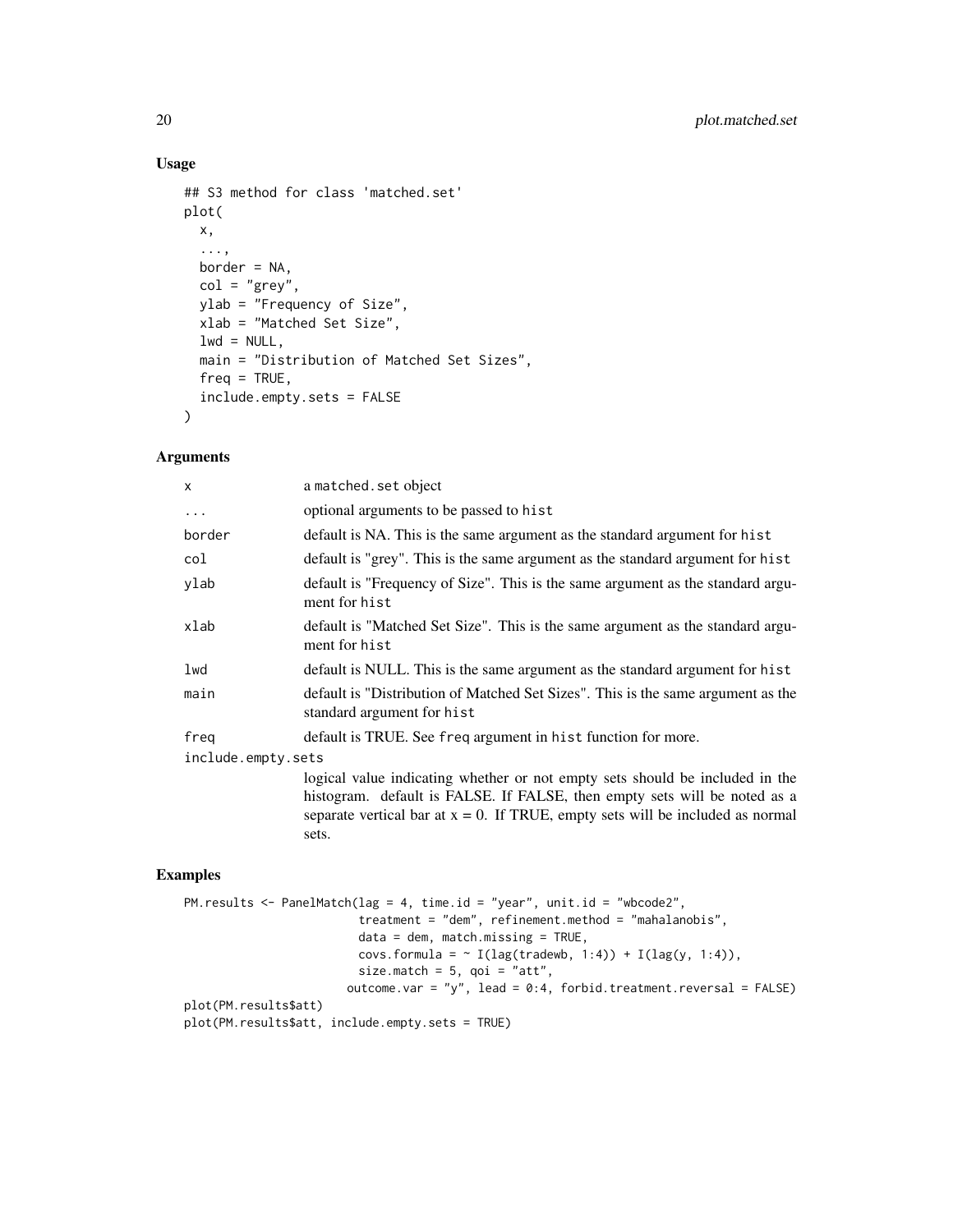<span id="page-20-0"></span>plot.PanelEstimate *Plot point estimates and standard errors from a PanelEstimate calculation.*

#### Description

The plot. PanelEstimate method takes an object returned by the PanelEstimate function and plots the calculated point estimates and standard errors over the specified lead time period. The only mandatory argument is an object of the PanelEstimate class.

#### Usage

```
## S3 method for class 'PanelEstimate'
plot(
  x,
 ylab = "Estimated Effect of Treatment",
 xlab = "Time",
 main = "Estimated Effects of Treatment Over Time",
 ylim = NULL,
  ...
)
```
#### Arguments

| X        | a PanelEstimate object                                                                                                  |
|----------|-------------------------------------------------------------------------------------------------------------------------|
| ylab     | default is "Estimated Effect of Treatment. This is the same argument as the<br>standard argument for plot               |
| xlab     | default is "Time". This is the same argument as the standard argument for plot                                          |
| main     | default is "Estimated Effects of Treatment Over Time". This is the same argu-<br>ment as the standard argument for plot |
| vlim     | default is NULL. This is the same argument as the standard argument for plot                                            |
| $\cdots$ | Additional optional arguments to be passed to plot.                                                                     |
|          |                                                                                                                         |

```
PM.results <- PanelMatch(lag = 4, time.id = "year", unit.id = "wbcode2",
                         treatment = "dem", refinement.method = "mahalanobis",
                         data = dem, match.missing = TRUE,
                         covs.formula = \sim I(lag(tradewb, 1:4)) + I(lag(y, 1:4)),
                         size.match = 5, qoi = "att",
                       outcome.var = "y", lead = 0:4, forbid.treatment.reversal = FALSE)
PE.results <- PanelEstimate(sets = PM.results, data = dem)
plot(PE.results)
```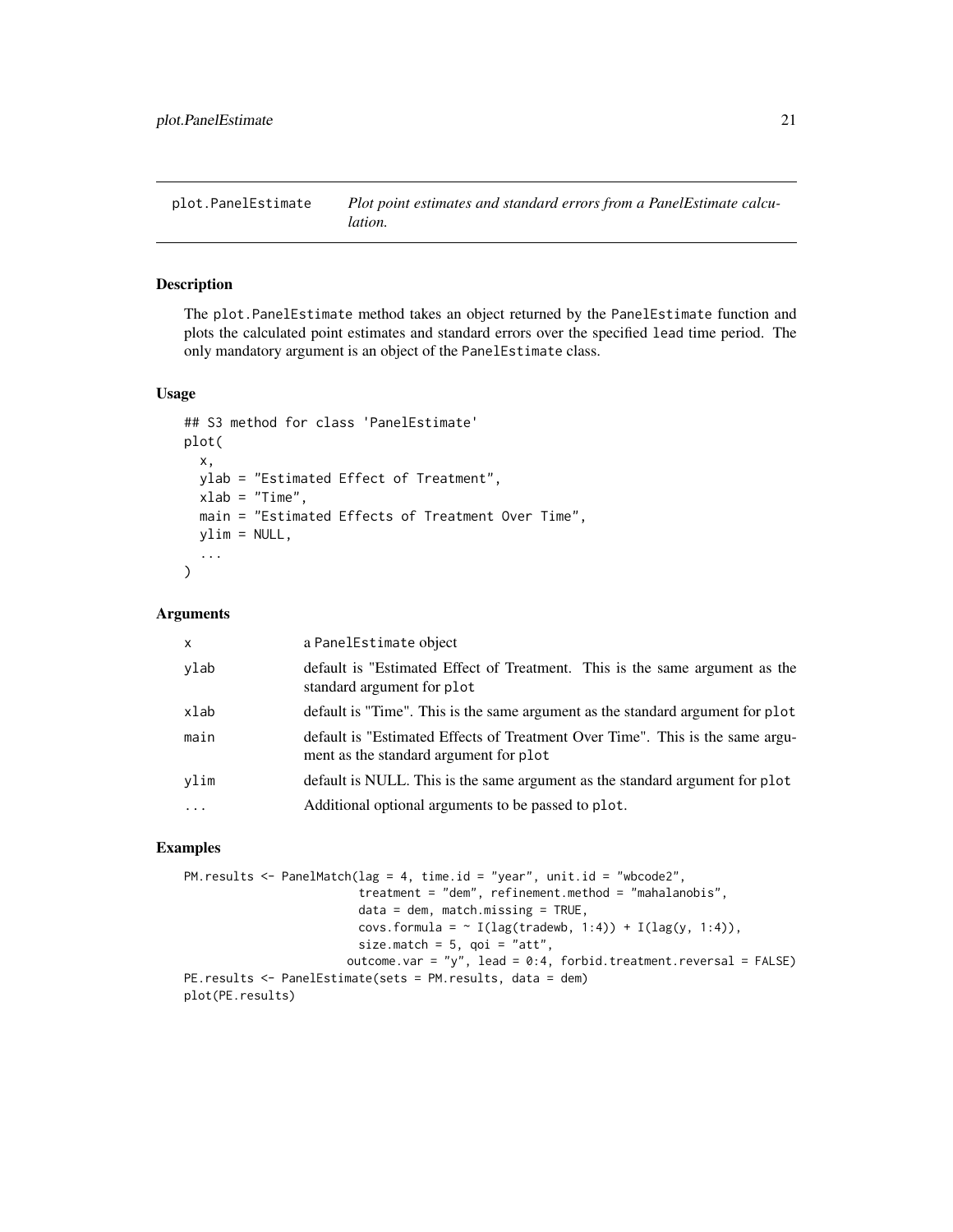<span id="page-21-0"></span>print.matched.set *Print* matched.set *objects.*

#### Description

Print matched.set objects.

#### Usage

```
## S3 method for class 'matched.set'
print(x, ..., verbose = FALSE)
```
#### Arguments

| X       | a matched. set object                                                                                                                                                          |
|---------|--------------------------------------------------------------------------------------------------------------------------------------------------------------------------------|
| .       | additional arguments to be passed to print                                                                                                                                     |
| verbose | logical indicating whether or not output should be printed in expanded/raw list<br>form. The verbose form is not recommended unless the data set is small. Default<br>is FALSE |

#### Examples

```
PM.results <- PanelMatch(lag = 4, time.id = "year", unit.id = "wbcode2",
                         treatment = "dem", refinement.method = "mahalanobis",
                         data = dem, match.missing = TRUE,
                         covs.formula = \sim I(lag(tradewb, 1:4)) + I(lag(y, 1:4)),
                         size.match = 5, qoi = "att",
                       outcome.var = "y", lead = 0:4, forbid.treatment.reversal = FALSE)
print(PM.results$att)
```

| summary.matched.set | Summarize information about a matched. set object and the matched |
|---------------------|-------------------------------------------------------------------|
|                     | sets contained within them.                                       |

#### Description

A method for viewing summary data about the sizes of matched sets and metadata about how they were created. This method accepts all standard summary arguments.

#### Usage

## S3 method for class 'matched.set' summary(object, ..., verbose = TRUE)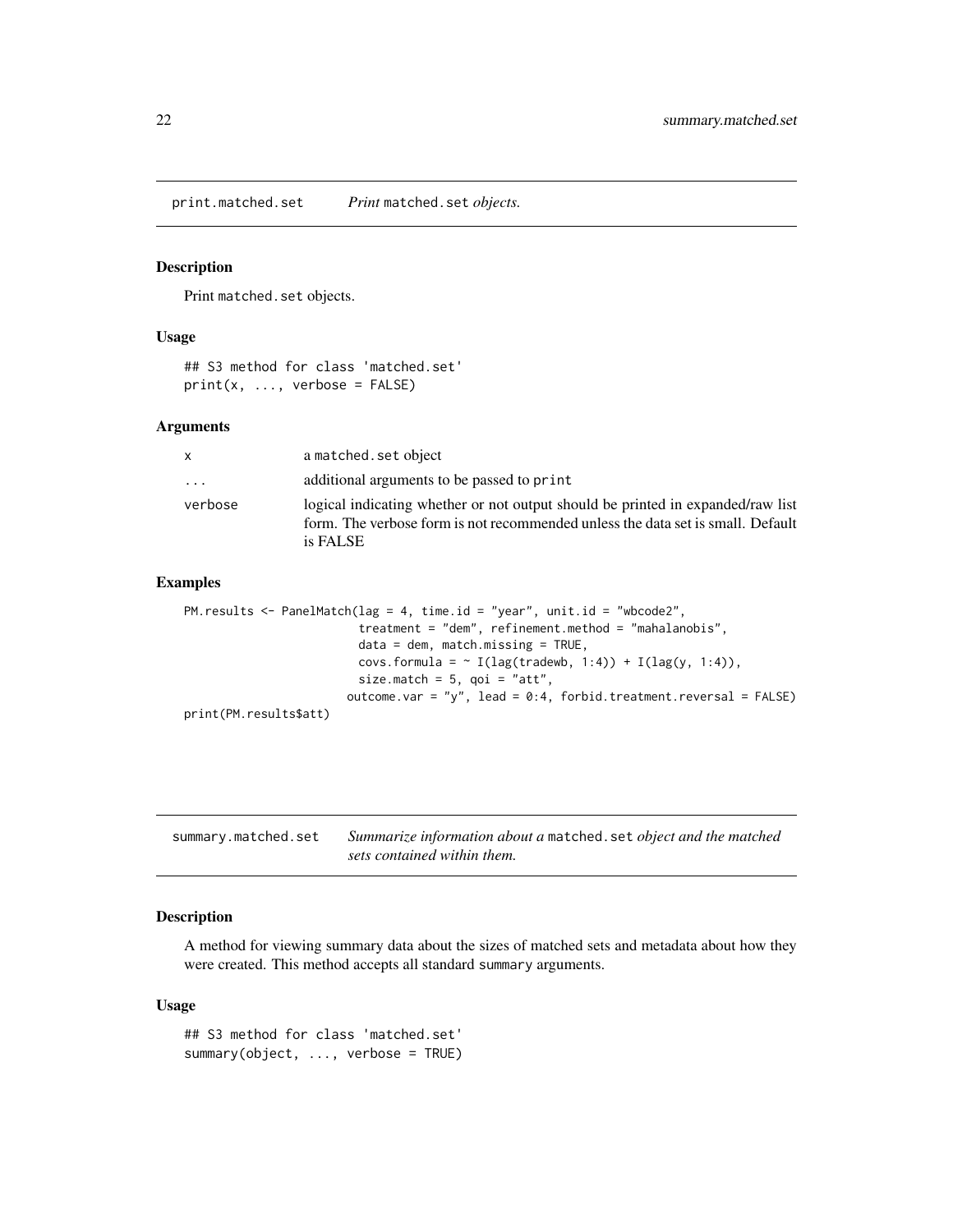#### <span id="page-22-0"></span>**Arguments**

| object                  | a matched. set object                                                         |
|-------------------------|-------------------------------------------------------------------------------|
| $\cdot$ $\cdot$ $\cdot$ | Optional additional arguments to be passed to the summary function            |
| verbose                 | Logical value specifying whether or not a longer, more verbose summary should |
|                         | be calculated and returned. Default is TRUE.                                  |

#### Value

list object with either 5 or 1 element(s), depending on whether or not verbose is set to TRUE or not. overview A data.frame object containing information about the treated units (unit id, time of treatment), and the number of matched control units with weights zero and above. set.size.summary a summary object summarizing the minimum, maximum, and IQR of matched set sizes number.of.treated.units The number of unit, time pairs that are considered to be "treated" units num.units.empty.set The number of units treated at a particular time that were not able to be matched to any control units lag The size of the lag window used for matching on treatment history. This affects which treated and control units are matched.

#### Examples

```
PM.results <- PanelMatch(lag = 4, time.id = "year", unit.id = "wbcode2",
                         treatment = "dem", refinement.method = "mahalanobis",
                         data = dem, match.missing = TRUE,
                         covs.formula = \sim I(lag(tradewb, 1:4)) + I(lag(y, 1:4)),
                         size.match = 5, qoi = "att",
                       outcome.var = "y", lead = 0:4, forbid.treatment.reversal = FALSE)
summary(PM.results$att)
```
summary.PanelEstimate *Get summaries of PanelEstimate objects/calculations*

#### **Description**

summary.PanelEstimate takes an object returned by PanelEstimate, and returns a summary table of point estimates and confidence intervals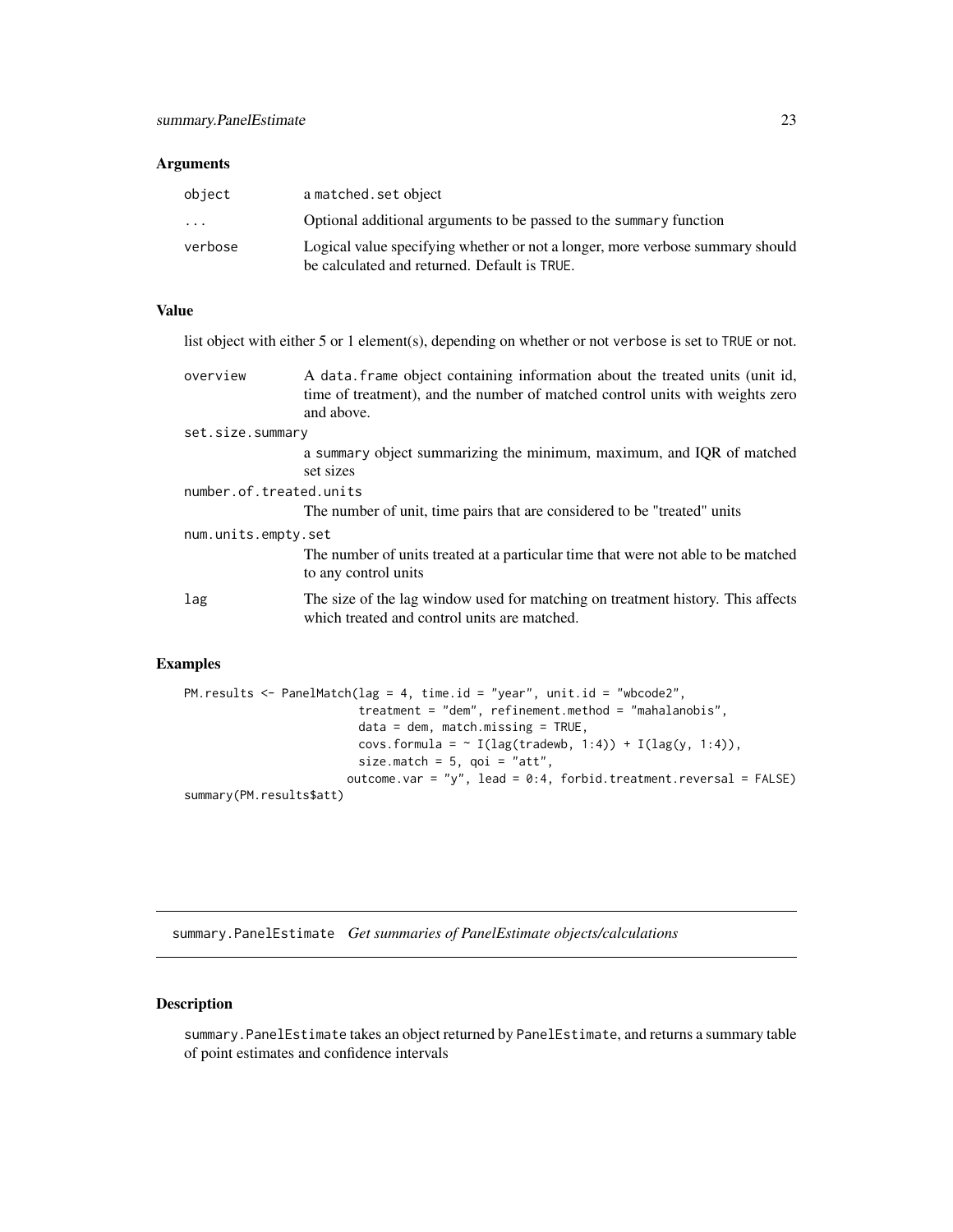#### Usage

```
## S3 method for class 'PanelEstimate'
summary(object, verbose = TRUE, bias.corrected = FALSE, ...)
```
#### Arguments

| object   | A Panel Estimate object                                                                                                                                                                             |
|----------|-----------------------------------------------------------------------------------------------------------------------------------------------------------------------------------------------------|
| verbose  | logical indicating whether or not output should be printed in an expanded form.<br>Default is TRUE                                                                                                  |
|          | bias corrected logical indicating whether or not bias corrected estimates should be provided.<br>Default is FALSE. This argument only applies for standard errors calculated<br>with the bootstrap. |
| $\ddots$ | optional additional arguments. Currently, no additional arguments are supported.                                                                                                                    |

```
PM.results <- PanelMatch(lag = 4, time.id = "year", unit.id = "wbcode2",
                         treatment = "dem", refinement.method = "none",
                         data = dem, match.missing = TRUE,
                         covs.formula = \sim I(lag(tradewb, 1:4)) + I(lag(y, 1:4)),
                         size.match = 5, qoi = "att",
                        outcome.var = "y", lead = 0:4, forbid.treatment.reversal = FALSE)
PE.results <- PanelEstimate(sets = PM.results, data = dem, number.iterations = 500)
summary(PE.results)
```